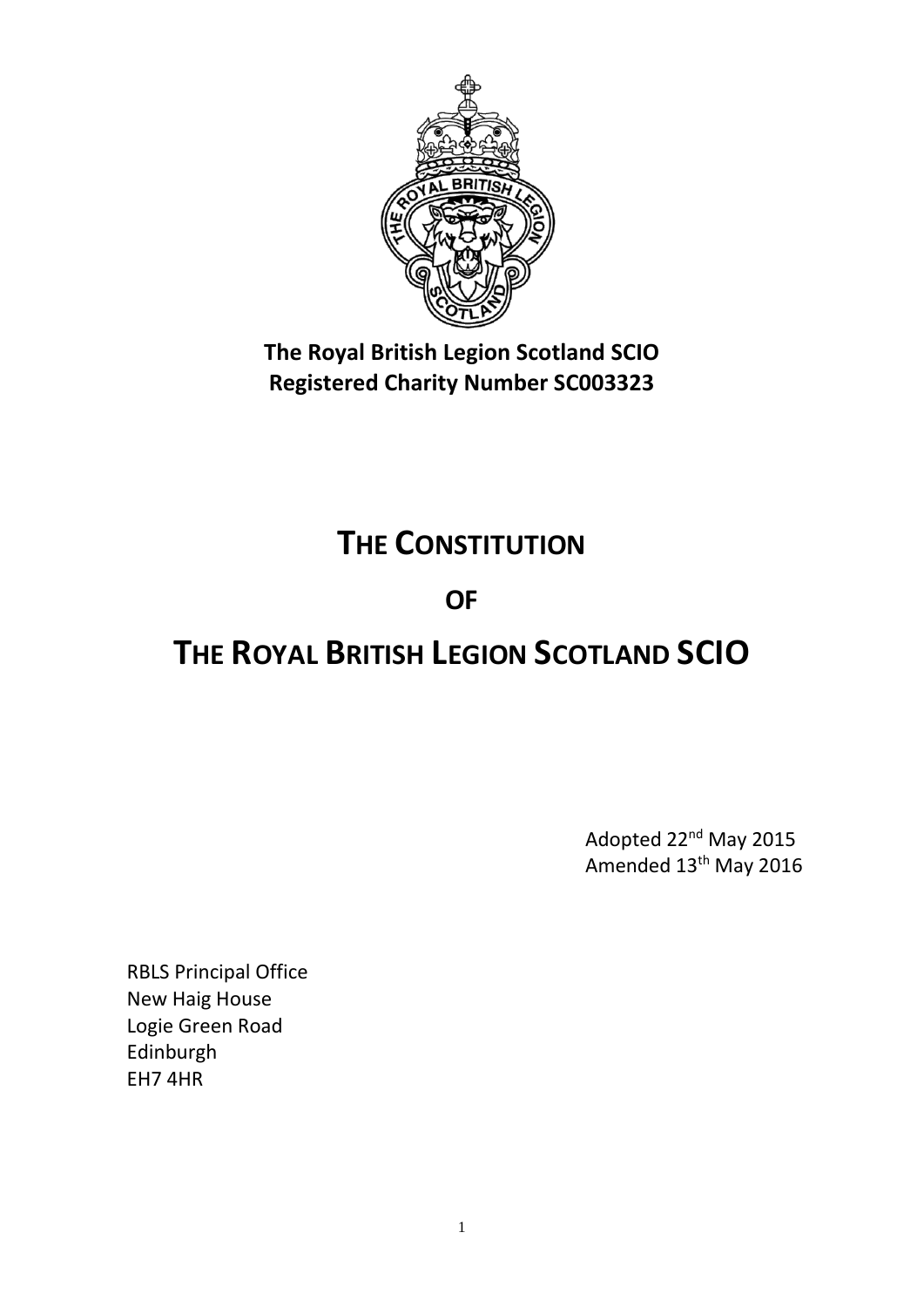### **PREFACE**

The Constitution of the Royal British Legion Scotland SCIO is the principle under which the SCIO is governed. This Constitution is supplemented by the Handbook as set out in Clause 25 of the Constitution. All members of the Royal British Legion Scotland are to be conversant with the contents of this document and the Handbook.

This document supersedes all previous issues of the Constitution, which must be destroyed locally.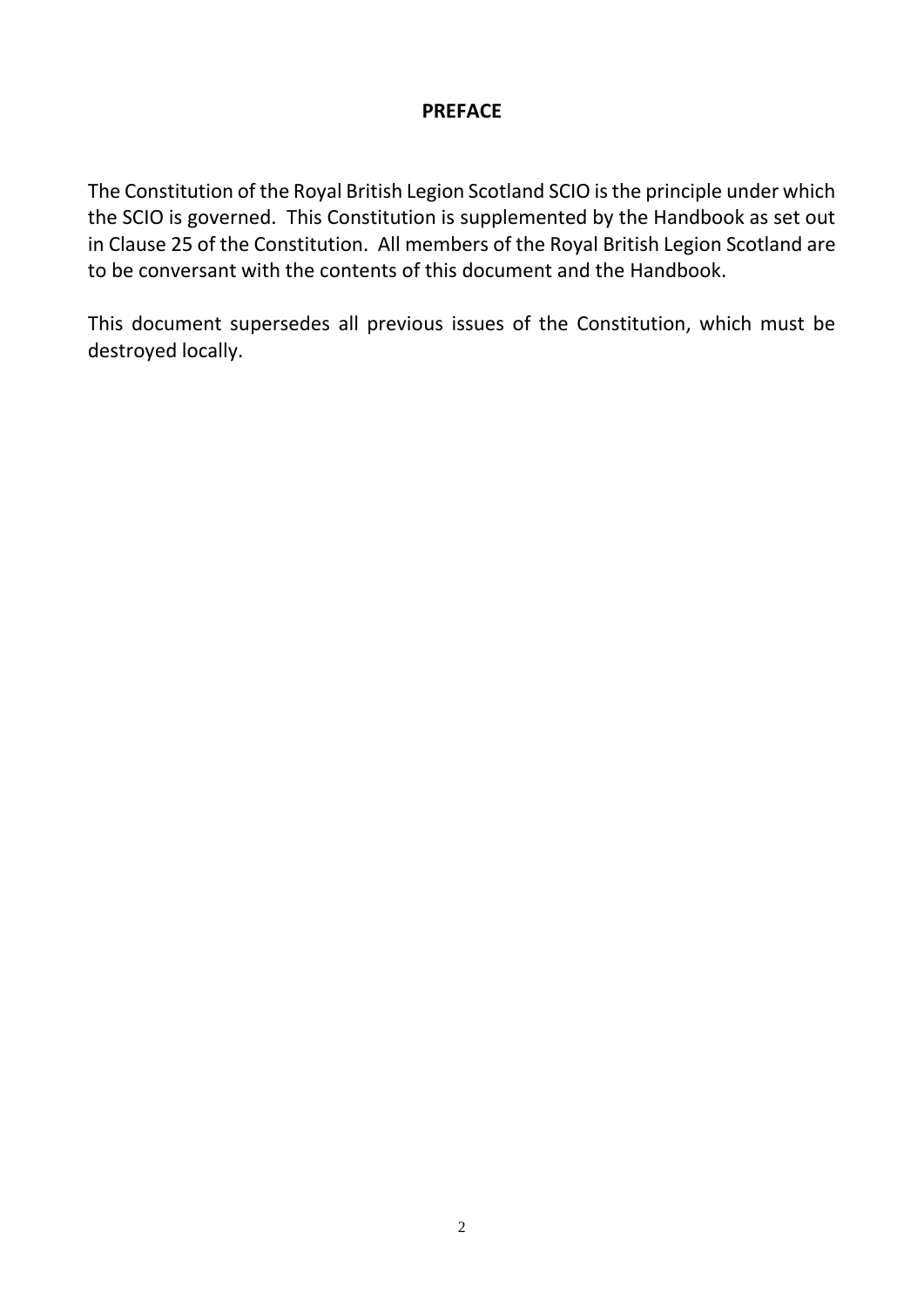**INDEX**

#### **Clause Page**

- [1.](#page-3-0) PREAMBLE
- [2.](#page-3-1) INTERPRETATION
- [3.](#page-3-2) DEFINITIONS
- [4.](#page-4-0) CHARITABLE PURPOSES AND PRINCIPLES
- [5.](#page-5-0) CHARITABLE DECLARATION
- [6.](#page-5-1) LIMITATION ON PRIVATE BENEFITS
- [7.](#page-6-0) POWERS
- 8. RBLS NAME
- 9. NATIONAL PRESIDENT
- 10. NATIONAL BOARD OF TRUSTEES (NBT)
- 11. MEETINGS OF THE NBT
- 12. HEAD OFFICE
- 13. AREA COUNCILS
- 14 BRANCHES
- 15. INTERNATIONAL BRANCHES
- 16. BRANCH CLUBS
- [17.](#page-16-0) MEMBERSHIP CATEGORIES
- 18. TRANSFER OF MEMBERSHIP
- 19. REGIMENTAL ASSOCIATIONS
- 20. WOMEN'S SECTION
- 21. MEMBERSHIP FEES
- 22. REMUNERATION FOR SERVICES (INCLUDING ANY BENEFIT IN KIND)
- 23. COMPLAINTS AND DISCIPLINARY
- 24. CONFERENCES
- 25. HANDBOOK
- 26. STANDING ORDERS
- 27. ACCOUNTS
- 28. AMENDMENTS TO THE CONSTITUTION
- [29.](#page-25-0) DISSOLUTION OR WINDING UP
- 30. GOVERNING LAW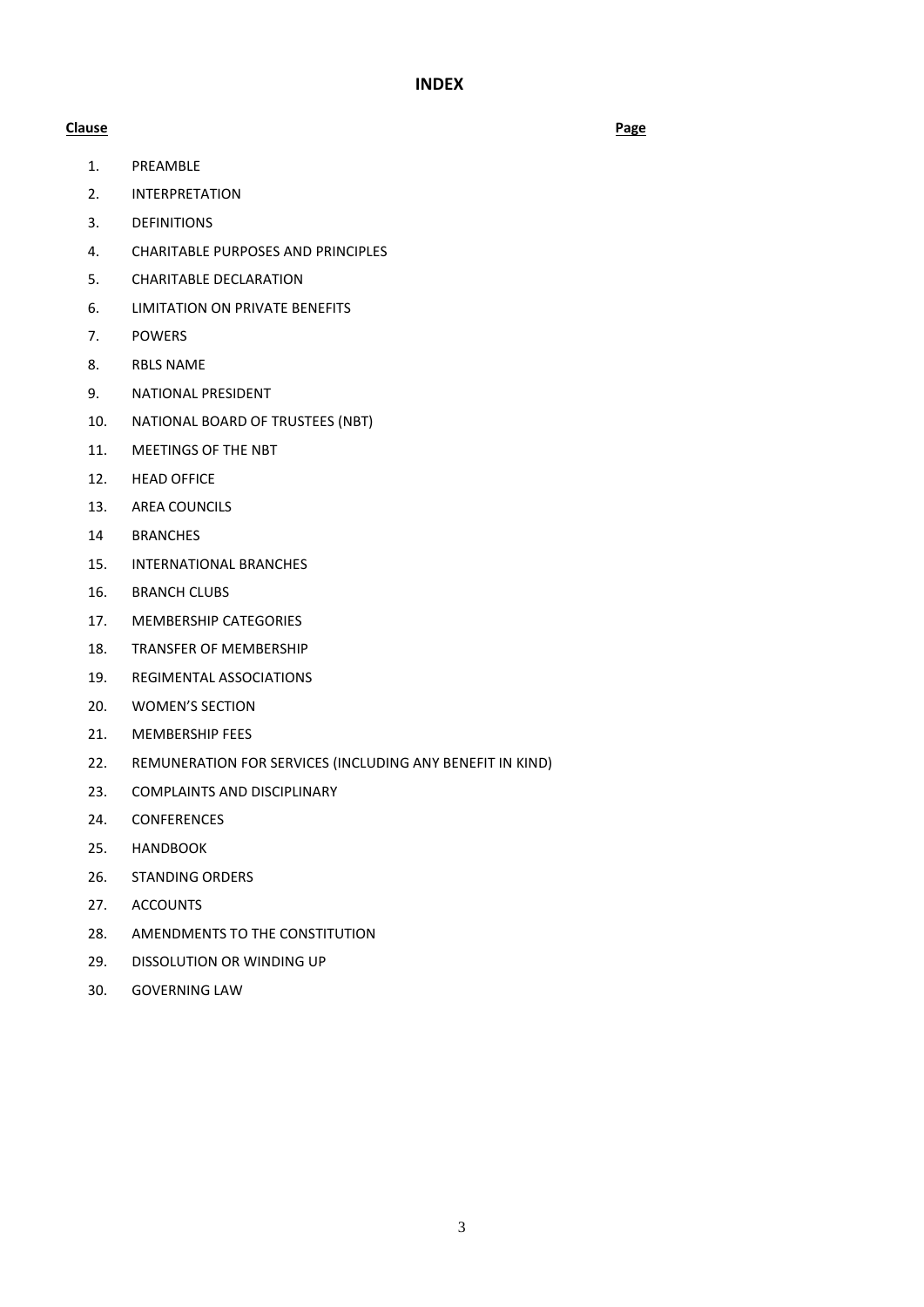#### <span id="page-3-0"></span>**1. PREAMBLE**

- 1.1 THE ROYAL BRITISH LEGION SCOTLAND SCIO (RBLS) is a Scottish Charitable Incorporated Organisation ("SCIO") registered Scottish charity (SC003323) which has a membership consisting of individuals, which is administered by charity trustees and in relation to which voting rights are exercised by or on behalf of members as provided for in this constitution.
- 1.2. The RBLS was originally established in 1921 and was afforded the right to the prefix "Royal" in 1971. The Head Office of RBLS shall be located as directed by the NBT.
- 1.3 The members of RBLS as defined in Clause 3 must seek in good faith to ensure that RBLS acts in a manner consistent with its purposes and must comply with any duties imposed on them by enactment or otherwise (and in particular by section 51 of the **2005 Act**) in relation to the exercise of their functions as Members.
- 1.4 The charity trustees of RBLS must comply with the duties placed upon them by section 66 of the 2005 Act and must comply with any duties imposed on them by enactment, by the general law or otherwise in relation to the exercise of their functions as charity trustees.

#### **2. INTERPRETATION**

- <span id="page-3-1"></span>2.1 The Interpretation Act 1978 shall apply to this deed as it applies to any Act of Parliament unless the context otherwise requires.
- 2.2 Any reference to a statute or statutory provision (including any subordinate legislation) includes any statute or statutory provision which amends, extends, consolidates or replaces the same, or which has been amended, extended, consolidated or replaced by the same, and shall include any orders, regulations, instruments or other subordinate legislation made under the relevant statute or statutory provision.

#### **3. DEFINITIONS**

<span id="page-3-2"></span>

| "AECT"                 | means Accounts Evaluation and Compliance Team, with Accounts Evaluation and<br>Compliance Officers.                                                                                                                                                                                                            |
|------------------------|----------------------------------------------------------------------------------------------------------------------------------------------------------------------------------------------------------------------------------------------------------------------------------------------------------------|
| "Annual Conference"    | means a Conference held in terms of Clause 24.13.                                                                                                                                                                                                                                                              |
| "Area Council"         | means a registered Scottish charity affiliated with RBLS covering a certain<br>geographical area and to which Branches within that geographical area are affiliated,<br>all in terms of Clause 13.                                                                                                             |
| "Branch"               | means a Branch of RBLS (which may or may not be a separately registered Scottish<br>charity) to which Members shall belong, all in terms of Clause 14.                                                                                                                                                         |
| "Charitable"           | means charitable for the purposes of the 2005 Act and also the Taxes Acts.                                                                                                                                                                                                                                     |
| "Conference"           | means a meeting of Representatives held in terms of Clause 24.                                                                                                                                                                                                                                                 |
| "Constitution"         | has the same meaning as in section 106 of the 2005 Act and means this document<br>and any valid amendments to it.                                                                                                                                                                                              |
| "Elected NBT Trustees" | means those members of the NBT elected under Clauses 10.4 and 10.5 of this<br>Constitution (being the National Chairman, National Vice Chairman, National<br>Treasurer and such other individuals as are elected to the NBT, but excluding always<br>those individuals co-opted to the NBT under Clause 10.7). |
| "HQ Branch"            | The Royal British Legion Scotland Edinburgh Headquarters Branch of New Haig<br>House, Logie Green Road, Edinburgh, EH7 4HR.                                                                                                                                                                                    |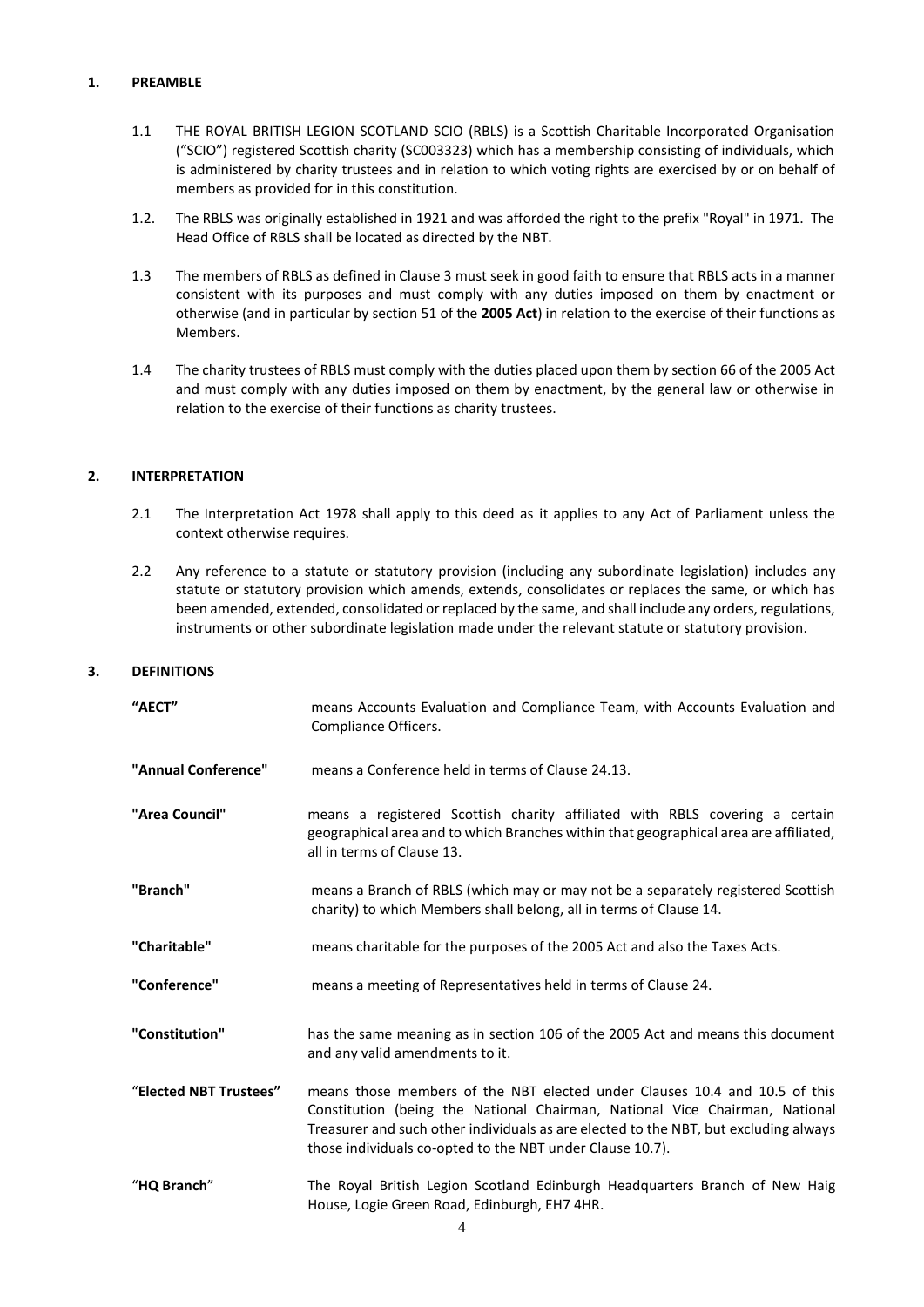| "Members"            | means those categories of individuals set out in Clause 17 to this Constitution.                                                                                                                                            |
|----------------------|-----------------------------------------------------------------------------------------------------------------------------------------------------------------------------------------------------------------------------|
| "Name"               | means any trademarks (registered or unregistered) names, logos, copyright or other<br>rights owned or licensed (whether under an express or implied licence) by or on<br>behalf of RBLS or which are associated with RBLS.  |
| "National Treasurer" | means the individual elected to the office of National Treasurer in terms of Clause<br>10.4.1.                                                                                                                              |
| $"$ NBT"             | means the charity trustees of RBLS, who are known as the National Board of<br>Trustees, and who are RBLS' charity trustees in terms of the 2005 Act and are elected<br>or co-opted in terms of Clauses 10.4, 10.5 and 10.7. |
| "OSCR"               | means the Office of the Scottish Charity Regulator.                                                                                                                                                                         |
| "Principles"         | means the guiding principles of RBLS set out in Clause 4.2.                                                                                                                                                                 |
| "Purposes"           | means the charitable purposes of RBLS set out in Clause 4.1.                                                                                                                                                                |
| "Representatives"    | means those nominated by a branch to attend and vote at a Conference as set out<br>in Clause 24.2.                                                                                                                          |
| "RBLS"               | means "The Royal British Legion Scotland SCIO" being the name of the SCIO,<br>registered Scottish charity (SC003323) governed by this Constitution.                                                                         |
| "Rules"              | means Rules as set out in the Handbook in accordance with Clause 25.                                                                                                                                                        |
| "Special Conference" | means a Conference other than the Annual Conference.                                                                                                                                                                        |
| "The Chairman"       | means the individual elected to the office of chairman in terms of Clause 10.4.1.                                                                                                                                           |
| "The Vice-Chairman"  | means the individual elected to the office of Vice-chairman in terms of Clause 10.4.1.                                                                                                                                      |
| "The 2005 Act"       | means the Charities and Trustee Investment (Scotland) Act 2005.                                                                                                                                                             |

#### <span id="page-4-0"></span>**4. CHARITABLE PURPOSES AND PRINCIPLES**

- 4.1 The charitable purposes of RBLS are:
	- 4.1.1 The prevention or relief of poverty amongst men or women who have at any time honourably served with any branch of the naval, military and air forces of the Crown (whether Regular or Reserve); Royal Observer Corps and members of HM Coastguard; the Merchant Navy; the Forces of Allied Nations; the Women's Land Army; the Women's Timber Corps; Bevin Boys, members of the War Widows Association or Adult Cadet Instructors and their spouses, partners and dependants, hereinafter referred to as "ex-Service men and women";
	- 4.1.2 The advancement of citizenship and community development by the encouragement of cooperation between ex-Service men and women and others supporting the objects of RBLS through the establishment of Branches, by promoting and encouraging volunteering and the principle of service to others and by perpetuating and honouring the memory of those who died in the service of their country through the education of the public and through acts of remembrance;
	- 4.1.3 The relief of ex-Service men and women in need by reason of age, ill-health, disability, financial hardship or other disadvantage;
	- 4.1.4 The advancement of the arts, heritage, culture or science by the promotion of music, including the music of pipe bands and military bands and the encouragement of participation in music by young people; by preserving war memorials and by promoting and parading ceremonial colours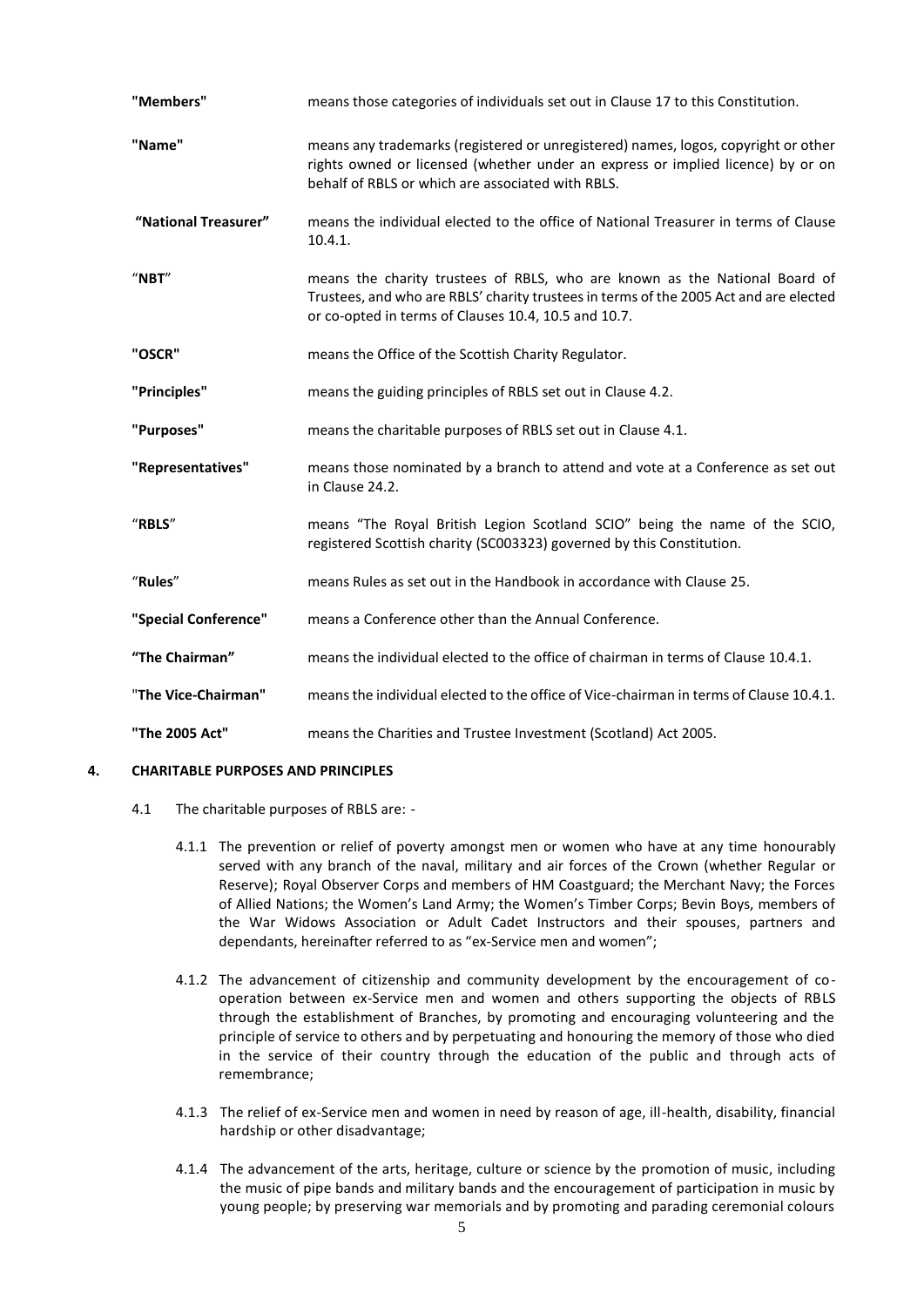as a tribute to those ex-Service men and women who have died in the service of their country and as a symbol of belief in our common culture;

- 4.1.5 The advancement of public participation in sport;
- 4.1.6 The provision of recreational facilities and the organisation of recreational activities with the object of improving the conditions of life for ex-service men and women in particular and for members of the public generally; and
- 4.1.7 Any other purposes that reasonably may be regarded as analogous to any of the preceding purposes.
- 4.2 The following principles underpin the fulfilment of the Purposes: -

RBLS exists to perpetuate in civil life the principles for which the nation stands; to inculcate a sense of loyalty to the Crown, community, state and nation; to preserve the spirit of fellowship and service to others formed by all ranks and to maintain, in a strong, stimulating, united and democratic comradeship, all those who have served in H.M. Forces, or Auxiliary Forces, and others defined as eligible for membership of RBLS so that neither their efforts nor their interests shall be forgotten; that their welfare and that of the dependants of those who died in the service of their country may be safeguarded; and that just and equitable treatment shall be secured for them in respect of any difficulties caused in their lives as a result of their service. RBLS shall be non-political and non-sectarian.

#### **5. CHARITABLE DECLARATION**

- <span id="page-5-0"></span>5.1 It is declared that the assets of RBLS shall only be applied for charitable purposes and the NBT shall:-
	- 5.1.1 act in accordance with the 2005 Act; and
	- 5.1.2 do nothing to prevent RBLS qualifying and continuing to qualify as Charitable.
- 5.2 Without prejudice to the foregoing, each of the NBT Trustees shall, in exercising his or her powers and duties in that capacity, act in the interests of RBLS. In doing so: -
	- 5.2.1 They must seek, in good faith, to ensure that the RBLS acts in a manner which is in accordance with the Purposes, and they must act with the care and diligence which it is reasonable to expect of a person who is managing the affairs of another person; and
	- 5.2.2 in circumstances giving rise to the possibility of a conflict of interest between RBLS and any other party responsible for their appointment, they:
		- (a) must put the interests of RBLS before those of the other party; or
		- (b) where any other duty or interest. prevents him or her from doing so, he/she must disclose the conflicting duty or interest to his or her fellow NBT Trustees and refrain from participating in any deliberations or decisions with regard to the matter in question.
- 5.3 Each of the NBT Trustees must ensure that (a) he or she complies, and (b) RBLS complies with any direction, requirement or notice imposed in terms of the 2005 Act.
- 5.4 Each of the NBT Trustees must take such steps as are reasonably practicable for the purposes of ensuring that any breach of the duties set out in this Clause is corrected by the NBT Trustee concerned and not repeated, and that any NBT Trustee who has been in serious or persistent breach of these duties is removed as an NBT Trustee.
- 5.5 The provisions of this Clause 5 shall apply, making only the necessary changes, to any Area Executive or Branch Committee with regard to their respective Area Council or Branch.

#### <span id="page-5-1"></span>**6**. **LIMITATION ON PRIVATE BENEFITS**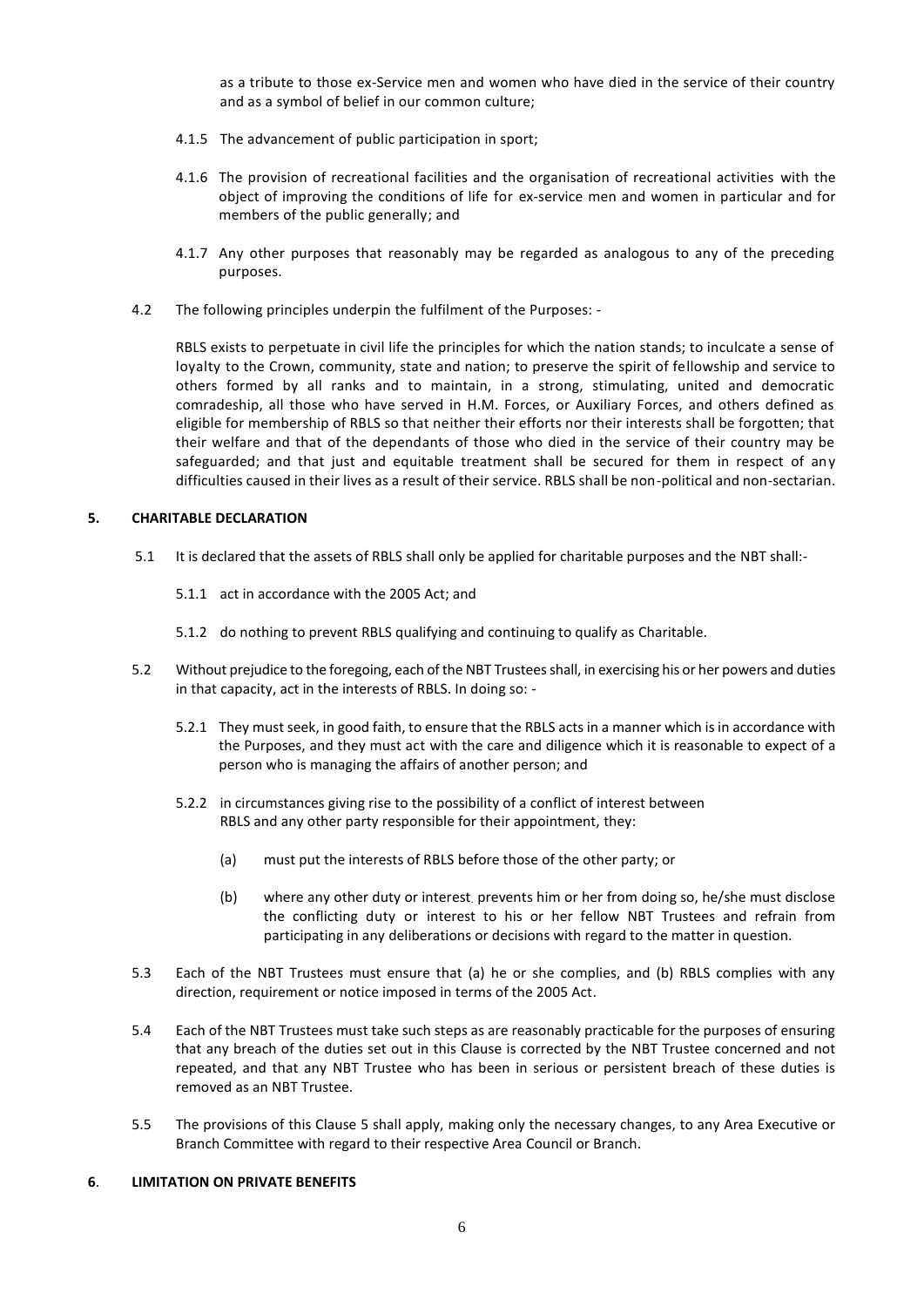- 6.1 The income and property of RBLS shall be applied solely towards the promotion of the Purposes.
- 6.2 No part of the income and property of RBLS shall be paid or transferred, directly or indirectly, by way of benefit to its Members (except in a manner consistent with the Purposes). NBT Trustees may receive remuneration, or other benefit in money or money's worth, from RBLS (in respect of acting in the capacity as an NBT Trustee) subject to clause 6.3.
- 6.3 Subject to Clause 5 nothing herein shall prevent any payment in good faith by RBLS:
	- 6.3.1 of reasonable and proper remuneration to any officer or servant of RBLS including an NBT Trustee in his capacity as a servant of RBLS for any services rendered to RBLS in accordance with sections 67 and 68 of the 2005 Act;
	- 6.3.2 of interest on money lent by any Member of RBLS or the NBT at a reasonable and proper rate per annum and not exceeding the base lending rate for the time being of RBLS's bankers; or reasonable and proper rent for premises let by any Member or NBT Trustee to RBLS; and
	- 6.3.3 to any NBT Trustee of out-of-pocket expenses.

#### **7. POWERS**

- <span id="page-6-0"></span>7.1 The powers of the RBLS are:-
	- 7.1.1 to do anything lawful which is intended to further (directly or indirectly) any or all of the purposes of RBLS, or which is incidental or conducive to doing so; and
	- 7.1.2 unrestricted, save that RBLS shall not be entitled to distribute or otherwise apply any of its property other than in furtherance of a charitable purpose, and no part of the income and property of RBLS shall be paid or transferred, directly or indirectly, by way of profit to Members of RBLS, provided that this shall not prevent a payment to a Member for charitable purposes in accordance with the terms of the Constitution.

#### **8. RBLS NAME**

- 8.1 RBLS shall use the Name only for the purposes set out in Clause 4.
- 8.2 Branches, Branch Clubs and Area Councils shall be permitted to use the Name for the purposes set out in Clause 4,subject always to having first obtained the written authority of the NBT. The NBT shall be entitled to impose such conditions as they think fit upon use of the Name and may withdraw authority for any Branch, Branch Club or Area Council to use the Name.

#### **9. NATIONAL PRESIDENT**

The NBT shall appoint a National President of RBLS. Each person so appointed shall, subject to this Clause, hold office for an initial term of three years and thereafter shall be eligible for re-appointment annually. The out-going National President may recommend a successor to the NBT. The National President shall be entitled to attend any meeting of the NBT but shall not be granted a vote solely by virtue of holding the office of National President. Any National President appointed under this Clause may be removed by a resolution of the NBT if, in the reasonable opinion of the NBT, he/she shall have acted in such a way as would bring RBLS into disrepute and in all the circumstances his/her removal from office is justified to preserve the reputation of RBLS.

#### **10. NATIONAL BOARD OF TRUSTEES**

- 10.1 The affairs of RBLS shall be managed and controlled by the NBT, which shall be entitled to exercise all powers as stated in the Constitution as are not required to be exercised by RBLS in Conference, Annual or Special.
- 10.2 The NBT shall decide all questions of policy and administration connected with RBLS, having regard to any recommendations and subject to any decisions made by the Annual Conference.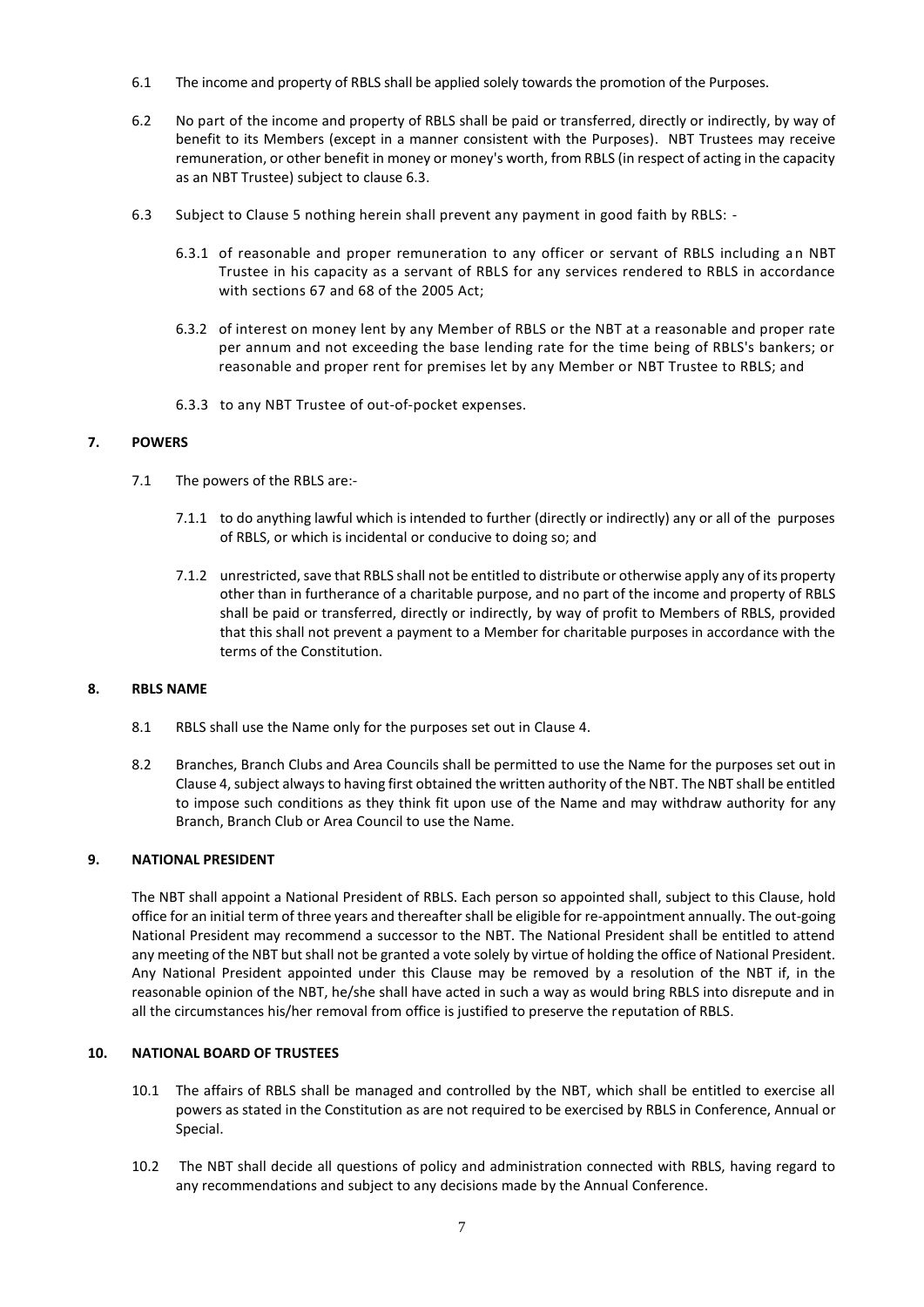- 10.3 The NBT shall consist of eligible members in terms of Clauses 17.2 and 17.3, and shall comprise the National Chairman, National Vice Chairman and National Treasurer together with such other elected members appointed under Clause 10.5 and any co-opted members appointed under Clause 10.7, each of whom will have one vote on NBT business.
- 10.4 *The National Chairman, National Vice Chairman and National Treasurer*
	- 10.4.1 The National Chairman, National Vice Chairman and National Treasurer shall be elected at RBLS's Annual Conference to hold office for a term of up to three years commencing immediately after the Annual Conference at which they have been appointed or last re-appointed, such election to be held in accordance with Rules made from time to time by the NBT.
- 10.5 *Elected Members of NBT*
	- 10.5.1 Each Area Council shall be entitled to elect not more than two Members of the Area Council to serve on the NBT for a term of up to 3 years. Those retiring after one term are eligible for reelection by their Area Council provided that no Member so elected shall serve more than two consecutive terms of up to 3 years each. When a Member has served 2 consecutive terms his Area Council may re-elect him but only after a minimum gap of two years.
- 10.6 Each of the NBT Trustees shall, in exercising his functions as an NBT Trustee, act in the interests of RBLS; and in particular must comply with the duties set out in Clause 5.
- 10.7 *Co-opted Members of NBT*
	- 10.7.1 The NBT shall have power to:
		- 10.7.1.1 co-opt not more than six additional trustees to the NBT to hold office for such term of up to three years as the NBT shall determine at the time of appointment or, if no term is specified, for a term of three years from the date of appointment; and
		- 10.7.1.2 to fill any casual vacancy in the office of National Chairman, National Vice Chairman, National Treasurer or any other elected members of the NBT by appointing an individual to fill such vacancy until the next Conference or until an election is made under Clause 10.19 (whichever is the sooner), at which point the appointment (unless ratified by the Conference or by an election by the Area Executive under Clause 10.19, upon which ratification the individual shall become an Elected NBT Trustee) shall cease.
- 10.8 The personal out-of-pocket expenses properly incurred by members of the NBT and Committees in pursuance of their duties shall be defrayed out of the RBLS's general unrestricted funds.
- 10.9 The NBT has the power to intervene where an Officer or Officers on an Area Executive or Branch Committee has/have, in the sole opinion of the majority of the NBT, failed to perform in accordance with their obligations under the RBLS Constitution and/or in accordance with Charity law as applicable to the duties of a charity trustee. Such intervention shall be by means of the complaints and disciplinary procedures set out in Clause 23. The NBT shall have power to intervene in relation to an NBT Trustee as set out in Clause 10.18.
- 10.10 The NBT may at its sole discretion allow any person whom it considers appropriate to attend and speak at any meeting of the NBT. Any such person shall not be entitled to vote at the meeting in question.
- 10.11 The NBT may from time to time appoint such Committees as are necessary to manage the affairs of RBLS and may delegate such of its powers and duties to these Committees as it thinks fit. Committees may consist of such persons as the NBT may, from to time, determine and, in addition to the terms of this clause, shall be subject to such further terms and conditions as the NBT may, from time to time, determine.
- 10.12 Committees shall be authorised to take decisions only within the scope of the RBLS plan authorised by the NBT; any decisions taken out-with the scope of the RBLS plan or otherwise out-with the committee's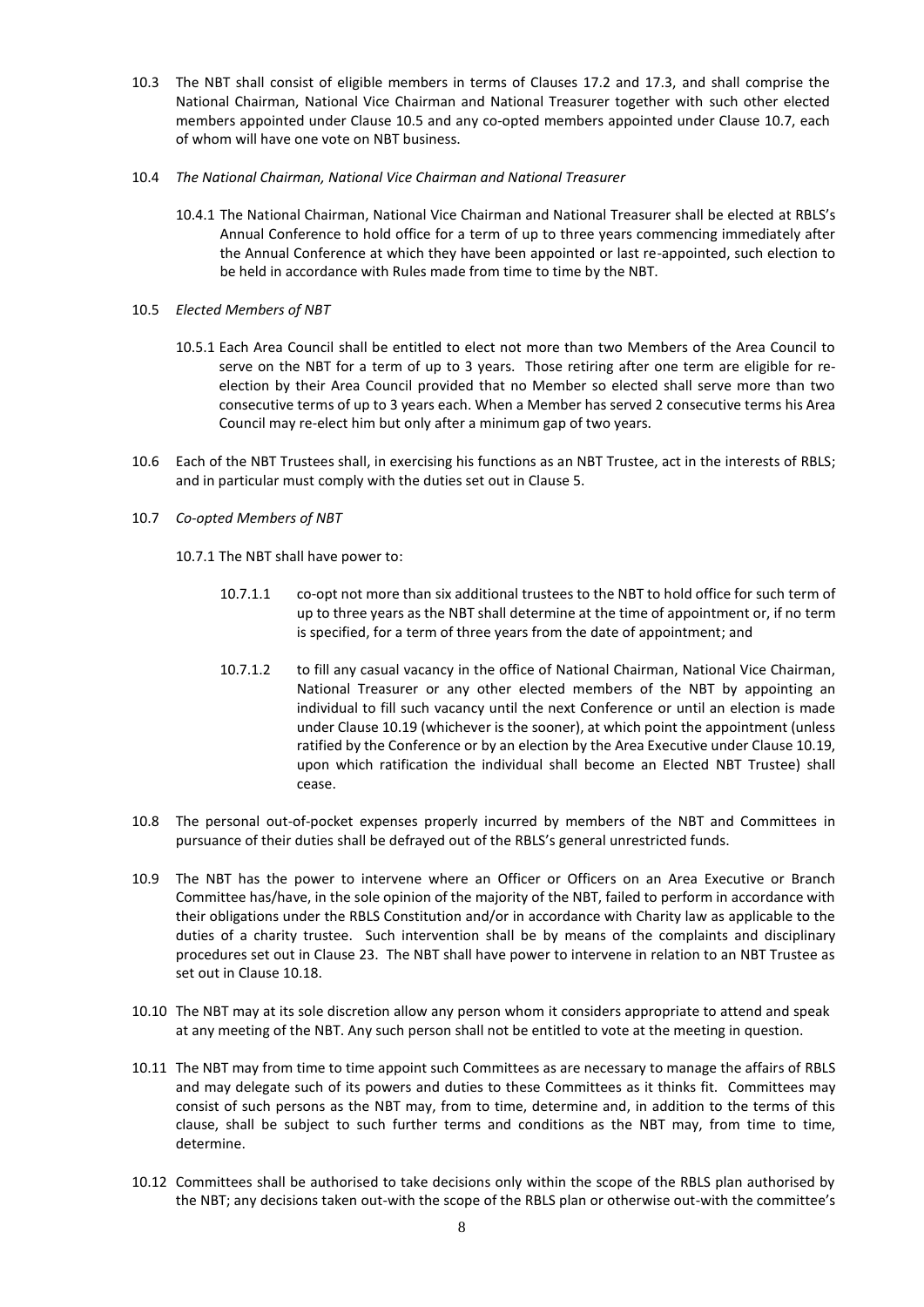delegated authority shall be ineffective unless either a majority of the members of the committee at the meeting are NBT Trustees, or such resolution is ratified by the NBT. All proceedings of committees must be reported to the NBT in the manner specified in the terms and conditions applicable to the committee in question under Clause 10.11.

- 10.13 Committees shall always be chaired by an NBT Trustee, and in the event of the chair's absence, the NBT may select another NBT Trustee to chair the meeting, failing which no resolution of the committee shall be effective unless and until such resolution is approved by the NBT or ratified by the NBT Trustee appointed as chair of the committee.
- 10.14 If the NBT so specifies, any such Committee may authorise further delegation of the NBT's powers by any person to whom they are delegated. The NBT may revoke any delegation in whole or in part, or alter its terms and conditions.
- 10.15 Committees to which the NBT delegates any of its powers must follow procedures which are based (as far as they are applicable) on those provisions of this Constitution which govern the taking of decisions by the NBT.
- 10.16 All acts done by any meeting of the NBT or of a committee or sub-committee of NBT or by any person acting as a member thereof shall, notwithstanding that it be afterwards discovered that there was some defect in the appointment of any such person or that they or any of them were disqualified, be as valid as if every such person had been duly appointed and was qualified to so act.
- 10.17 An NBT Trustee can resign membership of the NBT by writing to the National Chairman and Area Chairman of the Area that elected the NBT Trustee.
- 10.18 NBT Trustees are subject to and may be removed as an NBT Trustee in terms of the complaints and disciplinary procedures laid down in clause 23.
- 10.19 In the event that an NBT Trustee ceases to be an NBT Trustee for any reason, his Area Executive may elect another NBT Trustee for an initial term of up to 3 years. The term will run from the date of the first meeting of the NBT that he/she attends.
- 10.20 NBT Trustees representing not less than one third of the NBT may request a meeting of the NBT on giving at least seven days' notice to the CEO/National Chairman in writing stating:-
	- 10.20.1 Its proposed date and time;
	- 10.20.2 Where it is to take place; and
	- 10.20.3 If it is anticipated that NBT Trustees participating in the meeting will not be in the same place, how it is proposed that they should communicate with each other during the meeting.

Where such a notice is given, the CEO/National Chairman will call the meeting in accordance with the notice and in the event of failure to do so, the NBT Trustees making the request (or any of them) may call the meeting.

- 10.21 Neither the NBT nor RBLS shall be liable for debts incurred or obligations undertaken by any Area Council or Branch.
- 10.22 The NBT Trustees must keep a Register of Trustees and must update the Register within 28 days of receiving notification of any change.
	- 10.22.1 The Register of NBT Trustees must at all times contain for each NBT Trustee:-
		- (i) his name;
		- (ii) his address;
		- (iii) the date he was appointed;
		- (iv) any office he holds in the SCIO;
		- (v) in the case of an NBT Trustee who is not a natural person:-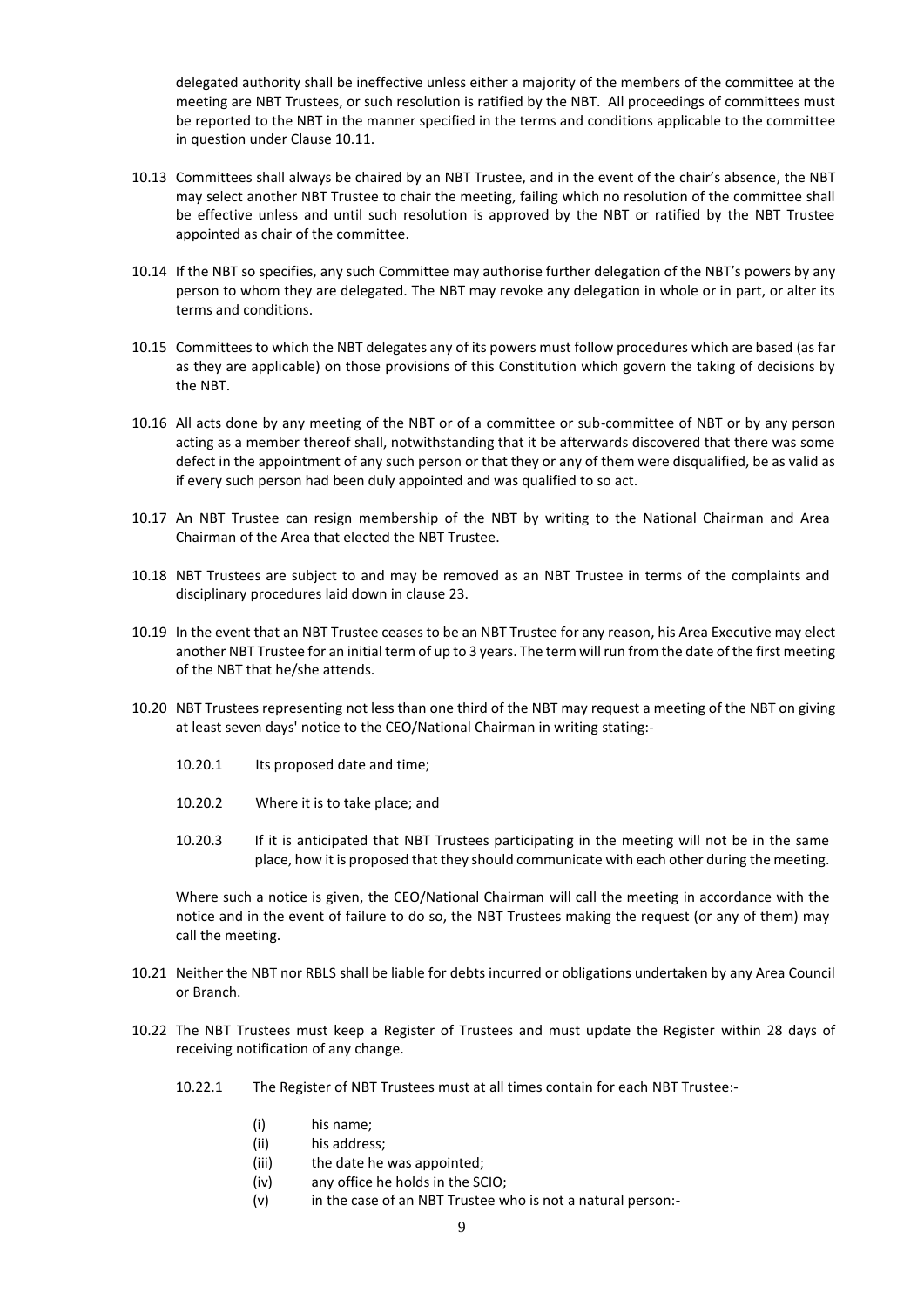- (a) any other name by which it is known;
- (b) the name of the individual who is its principal contact;
- (c) any charity number assigned to it; and
- (d) any company number assigned to it; and
- (vi) in the case of an NBT Trustee who is appointed by OSCR under section 70A of the 2005 Act, the fact of OSCR's involvement.
- 10.22.2 The Register of NBT Trustees must, for six years from the date that the office of NBT Trustee is vacated, contain for each former NBT Trustee:-
	- (i) his name;
	- (ii) any office he held in the SCIO; and
	- (iii) the date on which he ceased to be an NBT Trustee.
- 10.22.3 A copy of the Register of NBT Trustees must be provided within 28 days to any person who reasonably requests a copy.
- 10.22.4 Where the request is made by a person who is not an NBT Trustee:-
	- (i) the address of any of the NBT Trustees may be withheld; and
	- (ii) the names of any of the NBT Trustees may be withheld only if the NBT Trustees are satisfied that this information is likely to jeopardise the safety or security of any person or premises.
- 10.23 All acts done by any resolution of the NBT Trustees or any person acting as an NBT Trustee shall, as regards all persons dealing in good faith and for value with the SCIO, be as valid as if every such person had been duly appointed, was qualified and had continued to be an NBT Trustee and entitled to vote, notwithstanding any defect in the appointment or continuance in office of any NBT Trustee or person acting as such or that such person had vacated office or was not entitled to vote. The provisions of this clause shall apply equally to all acts by members of committees or by any person acting as a member of a committee as they apply to the NBT Trustees.

#### *Conflicts of Interest*

- 10.24.1An NBT Trustee must avoid a situation in which he has an interest or duty which conflicts or possibly may conflict with the interests of the SCIO.
- 10.24.2 An NBT Trustee will be deemed to have an interest in a proposed transaction or arrangement under consideration by the SCIO if:-
	- (i) the proposed transaction or arrangement is or includes the provision of remuneration by the SCIO to that NBT Trustee, or to a person connected to that NBT Trustee in terms of section 68(2) of the 2005 Act, for services provided to or on behalf of the SCIO; or
	- (ii) he has any other interest, direct or indirect (including but not limited to any personal financial interest), in the proposed transaction or arrangement; or
	- (iii) a person, firm, or limited company with whom or with which he is deemed to be connected in terms of section 68(2) of the 2005 Act has an interest, direct or indirect, (including but not limited to any personal financial interest), in the proposed transaction or arrangement; *unless* 
		- (a) the proposed transaction or arrangement is not one which falls within the scope of Article 62.2(i) and is such that it cannot reasonably be regarded as likely to give rise to a conflict of interest; or
		- (b) the only benefit to him is the payment by the SCIO of a premium for indemnity insurance for the benefit of the NBT Trustees of the SCIO; or
		- (c) he is not aware of his interest, or he is not aware of the proposed transaction or arrangement in question, and it is not a matter of which he ought reasonably to be aware.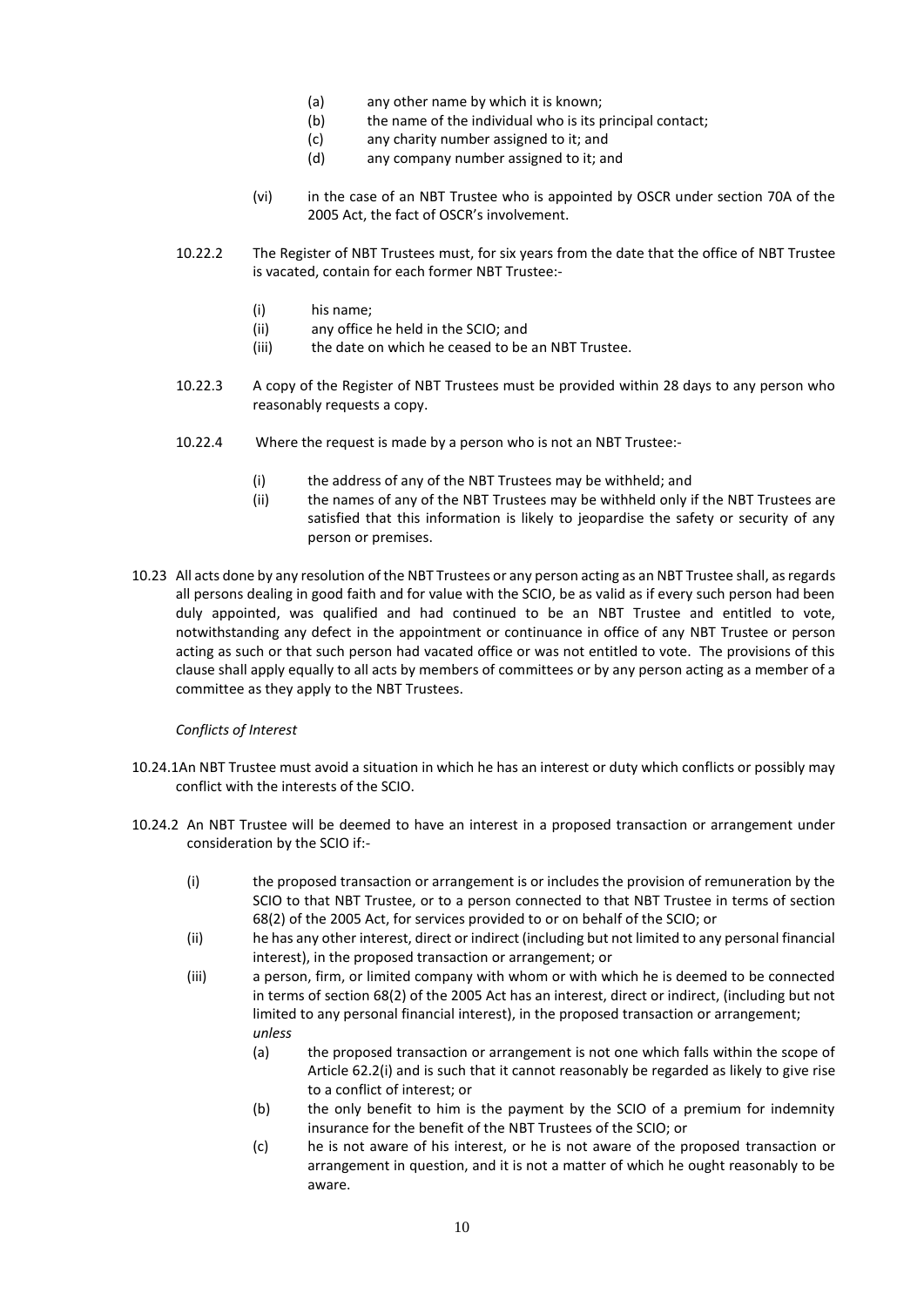- 10.24.3 An NBT Trustee who has an interest in terms of Clause 10.24.2 shall be known as a "Conflicted Trustee".
- 10.24.4 A Conflicted Trustee must declare the nature and extent of his interest to the NBT Trustees, unless they are already aware of it or ought reasonably to be aware of it. Such declaration must be made before the proposed transaction or arrangement has been entered into by the SCIO, or, where it relates to an existing transaction or arrangement, as soon as is reasonably practicable. A declaration by a Conflicted Trustee must be made:-
	- (i) at a meeting of the NBT Trustees at or before the time discussion begins on the matter;
	- (ii) by notice in writing to the other NBT Trustees sent to them in accordance with the terms of the Constitution relating to the service of notices.

If the declaration proves to be or becomes inaccurate or incomplete, a further declaration must be made.

- 10.24.5 The SCIO shall maintain a Register of Interests which shall be reviewed at least annually and updated as necessary, and which shall be open to inspection at any time by all NBT Trustees. Where an interest has been entered in the Register of Interests, the other NBT Trustees shall be deemed to be aware of it.
- 10.24.6 Where a Conflicted Trustee has an interest in a matter to be discussed at a meeting of the NBT Trustees, he must, unless the other NBT Trustees authorise him to do otherwise in terms of Clause 10.24.7:
	- (i) declare the nature and extent of his interest in accordance with Clause 10.24.4;
	- (ii) after providing any information requested by the NBT Trustees, take no part in any discussions of the NBT Trustees and, if so required by the Chairman, withdraw from the meeting for that item;
	- (iii) take no part in the deliberations;
	- (iv) not be counted in the quorum for that part of the meeting; and
	- (v) withdraw from the meeting during the vote and have no vote on the matter.
- 10.24.7 Where the non-conflicted NBT Trustees are satisfied that it is in the best interests of the SCIO to do so, they may, provided that they form a quorum in accordance with the terms of Clause 11.3 or Clause 10.24.8 by resolution passed in the absence of the Conflicted Trustee, authorise him to:-
	- (i) participate in deliberations and/or to vote;
	- (ii) disclose to a third party information confidential to the SCIO;
	- (iii) take any other action not otherwise authorised; or
	- (iv) refrain from taking any action required to remove the conflict; provided always that:
		- (a) the terms of Section 66 of the 2005 Act are not thereby contravened;
		- (b) a Conflicted Trustee whose interest is a financial one shall at all times comply with the terms of sections 67-68 of the 2005 Act; and
		- (c) the authorisation provided under this clause shall not remove the requirement that the interest be declared in terms of Clause 10.24.4.
- 10.24.8 For the purpose of Clause 10.24.7, if a conflict of interest arises for an NBT Trustee and there are insufficient non-conflicted NBT Trustees of the SCIO to form a quorum in accordance with the terms of Clause 11.3, the quorum for the purpose of that decision only shall consist of all non-conflicted NBT Trustees of the SCIO.
- 10.24.9 Where the procedure in this Clause 10.24 is followed, an NBT Trustee is permitted to enter into a transaction with the SCIO in which he has an interest and, provided the terms of sections 66 to 68 of the 2005 Act are not contravened, may retain any personal benefit which arises.

#### **11. Meetings of the NBT**

11.1 The National Chairman shall be elected under Clause 10.4.1 and shall also act as Chairman of the meetings of the NBT.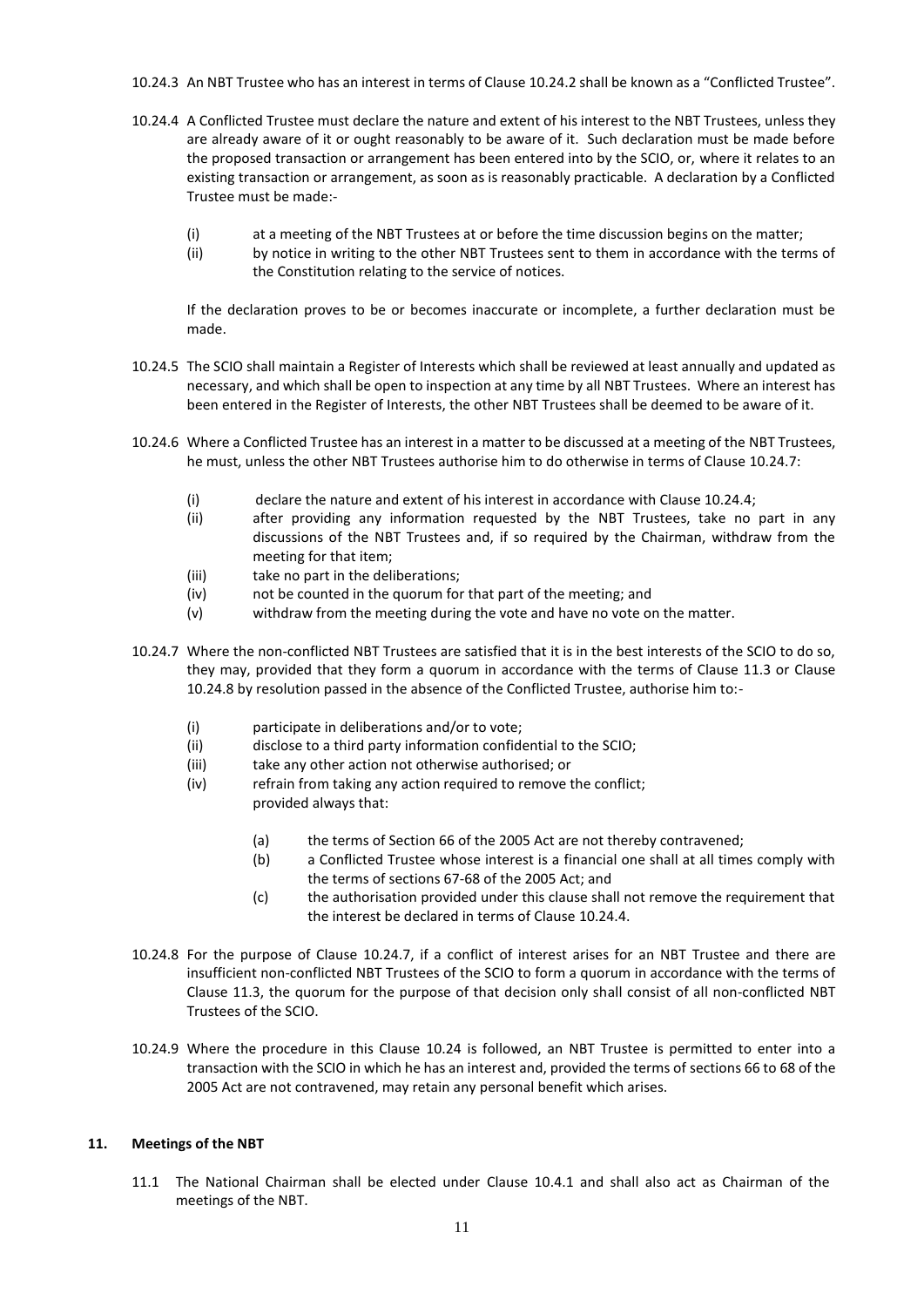- 11.2 If the National Chairman, or in his or her absence the National Vice Chairman, is unwilling or unable to act as Chairman or is not present within 15 minutes after the time when the meeting was due to commence, the NBT Trustees present shall elect from among themselves the person who will act as Chairman of the meeting.
- 11.3 No business shall be dealt with at a meeting of the NBT unless a quorum is present. The quorum for meetings of the NBT shall be one-third of the Elected NBT Trustees.
- 11.4 At any meeting of the NBT all business shall be decided by a majority of votes and every NBT Trustee present in person shall have one vote in accordance with Clause 10.3. If an equality of votes arises the Chairman of the meeting shall have a casting vote.
- 11.5 The NBT shall ensure that minutes are made of all proceedings at Annual or Special Conferences, the NBT meetings and meetings of committees; a minute of any meeting shall include the names of those present, and (as far as possible) shall be signed by the Chairman of the meeting.

#### **12. Head Office**

- 12.1 The NBT shall appoint a Chief Executive Officer who is solely responsible to the NBT for the day to day management of RBLS. He or she is empowered, subject to the approval of the NBT, to employ such staff as is necessary to establish a head office staffing and department structure that fulfils the management requirements of RBLS.
- 12.2 The NBT or CEO shall be entitled to authorise one or more of the NBT's members or their representative to attend Area and Branch and Branch Club meetings at any time and, upon giving fourteen days' notice, to authorise any person or persons to examine all papers, books, vouchers, accounts and documents relating to the financial position and governance of the Branch or Area.

#### **13. AREA COUNCILS/EXECUTIVES**

- 13.1 RBLS shall be divided into geographical areas ("Areas") and a body shall be formed in each Area known as the Area Council. Each Branch shall be affiliated to the Area Council in whose Area it is situated. The NBT following consultation with the Area Councils shall determine the extent of each geographical area and may alter its determination from time to time to suit changing circumstances.
- 13.2 Area Councils shall adhere to the Constitution of the RBLS and shall also adhere to the Handbook in accordance with Clause 25.
- 13.3 Area Councils will consist of as many members as will allow each Branch being represented to be represented on a scale equivalent to that provided for at a Conference. A Branch newly formed or resuscitated may appoint one member as its representative until the next Annual General Meeting of the Area Council.
- 13.4 In addition to the Annual General Meeting, which must be held before  $8<sup>th</sup>$  of February each year, each Area Council shall meet at least two times a year for the transaction of business, one item of which shall be a report by the Area Finance Convener or Treasurer on the state of the Area funds.
- 13.5 Each Area Council shall appoint an Executive Committee known as the Area Executive whose duty it shall be to assist the NBT and the Chief Executive Officer with the management and control of RBLS in their Area and also conduct the affairs of the Area Council. All members of the Area Executive shall be known as Officers, and the Area Executive shall consist of the Officers specified in Clause 13.6 below.
- 13.6 The Officers of each Area Council who comprise the Area Executive shall be appointed from those eligible under Clauses 17.2 and 17.3, and shall consist of a President, Vice-President, Chairman, Vice-Chairman and such other officers as may be found necessary. All Officers shall be elected at the Annual General Meeting of the Area Council and the President, Vice-President, Chairman, Vice-Chairman shall be elected for an initial term of up to three years. Those retiring after a first term of up to 3 years are eligible for reelection by their Area Council provided that no Officer so elected shall serve more than two consecutive terms. Any other Officers appointed in addition to the President, Vice-President, Chairman, Vice-Chairman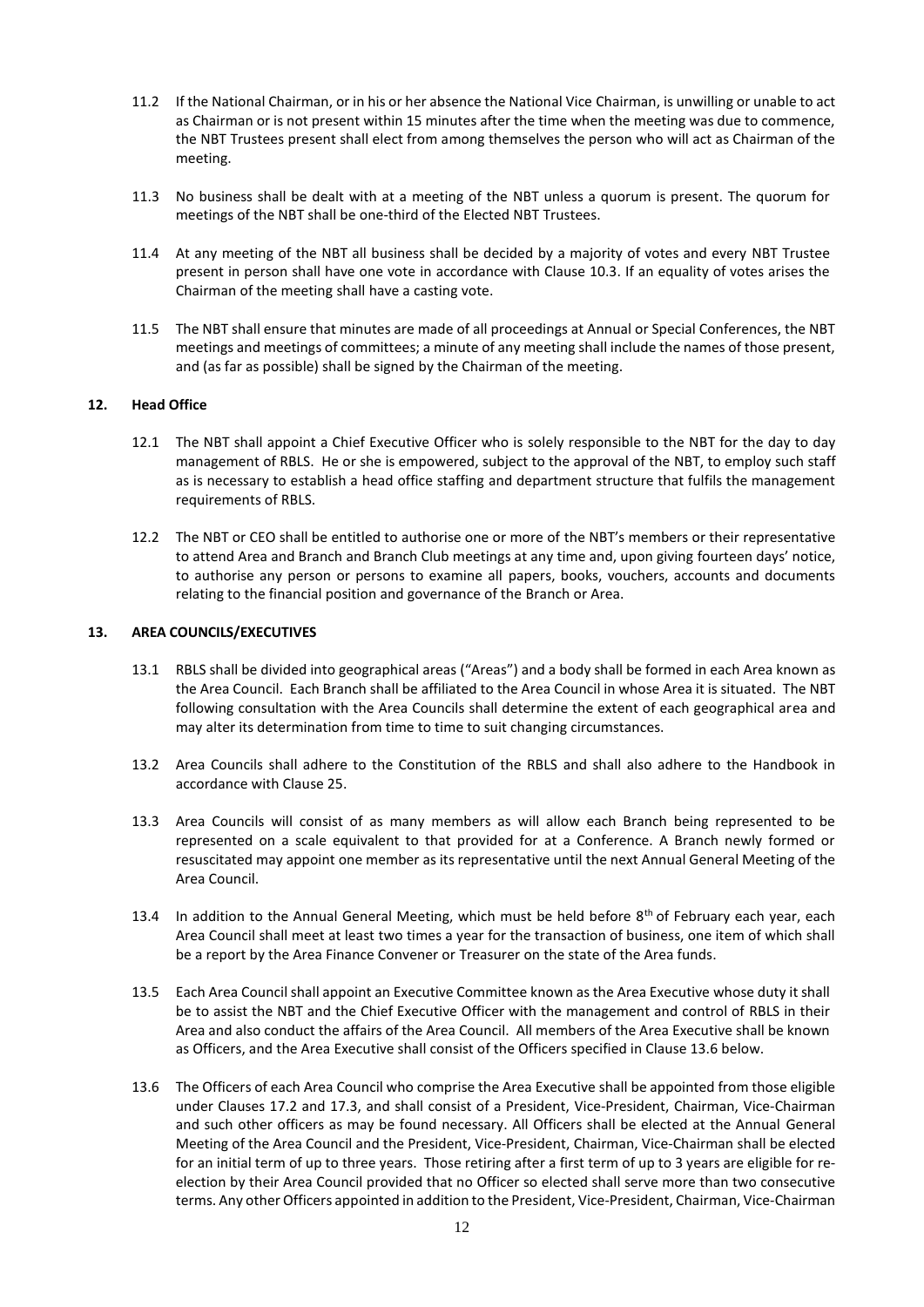shall not be subject to any requirements under this Constitution to retire by rotation or any restriction as to the length of time they may serve. When an Officer required to retire by rotation has served 2 consecutive terms his Area Council may re-elect him but only after a minimum gap of two years. Officers shall be chosen from the Branch representatives and on their taking office as President, Vice-President, Chairman, Vice-Chairman shall cease to be representatives of their respective Branches and the said Branches shall be entitled to appoint others in their place. In the event of any vacancy arising amongst the Officers the Area Council concerned shall have power to appoint a replacement member of the Area Council to discharge the duties of the office so vacated until the next Annual General Meeting of the Area Council.

- 13.7 A copy of the Minutes of all meetings of Area Councils shall be made available to the NBT and Head Office on request, and must be retained for a period of seven years. Each Branch shall be sent a copy of the Area Council Minutes prior to the following meeting.
- 13.8 Neither the Area Councils nor the Area Executivesshall be liable for any debts incurred or for any financial obligations undertaken by any Branches, Branch Clubs, the NBT or RBLS .
- 13.9 The Area Executive shall be entitled to authorise one or more of its members to visit Branches and Branch Clubs and attend Branch and Branch Club Meetings at any time and, upon giving fourteen days' clear notice, inspect the papers, books, vouchers, accounts and documents relating to the financial position and governance of the Branch.
- 13.10 An Area Council wishing to dissolve, amalgamate or merge must initially consult with and gain approval from the NBT. Area Council may dissolve, amalgamate or merge by a resolution (of which at least four weeks' notice to all members shall have been given) passed by a majority of its members entitled to vote and present at a meeting of the Area Council's members. Any decision is subject to any requirement to seek consent under the 2005 Act.
- 13.11 No Area Council, nor its Executive Committee or any other Committee or Officer thereof, shall have power, express or implied, to pledge the credit of RBLS or of any Officer of RBLS, or to incur any financial or other liability in the name or on behalf of RBLS, or of any Officer of RBLS, nor shall RBLS or any Officer of RBLS be liable for any act, omission, neglect or default by an Area Council or its Executive Committee or any other Committee or Officer thereof.
- 13.12 An Area Council shall be entitled to hold property on behalf of and for the benefit of the Area Council, which shall constitute the Area funds and may consist of (but are not restricted to):-
	- 13.12.1 Heritable property;
	- 13.12.2 All monies invested or deposited on behalf of that Area, and all books, trophies and any other property.
- 13.13 The title to all property (including any land or buildings, the tenant's interest under any lease and (so far as appropriate) any investments) shall be held either in the names of the chairman, treasurer and secretary of the Area Council (and their successors in office) or in the name of a nominee company holding such property in trust for the Area Council. Any person or body in whose name the Area Council's property is held shall act in accordance with the directions issued from time to time by the Area Council.
- 13.14 The Area Council shall have power to employ such staff as the Area Executive may consider necessary and to pay them reasonable remuneration.
- 13.15 Disposal of Property on Dissolution
	- 13.15.1 When an Area Council is dissolved all books, trophies and other property, heritable or movable, shall be disposed of at the discretion of the NBT and buildings which have been the property of or held on behalf of the Area Council shall, subject to the terms of any trust, be sold or utilised at the discretion of the NBT for the benefit of RBLS.
- **14. BRANCHES**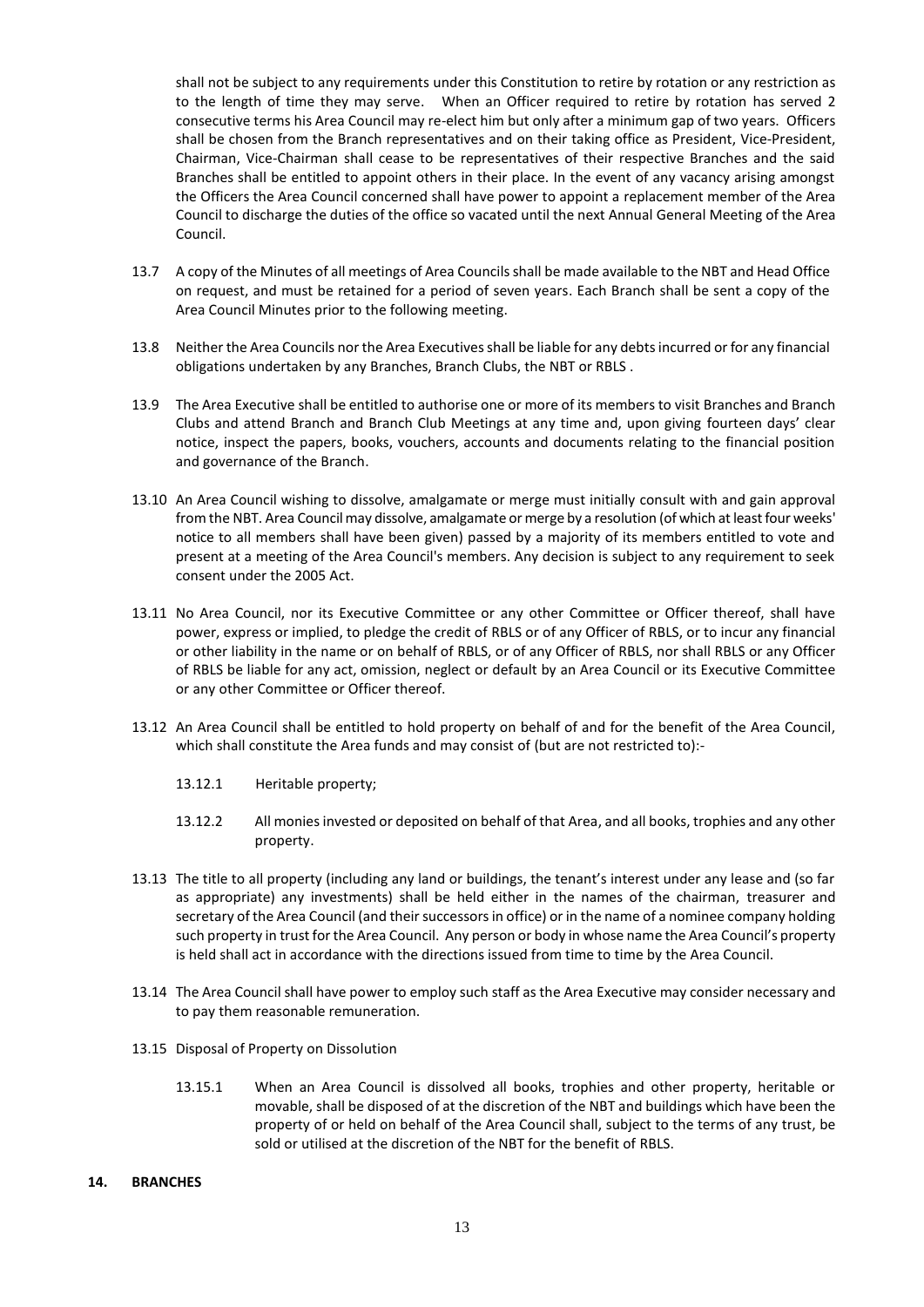- 14.1 Each Branch shall be affiliated to the Area Council in whose Area it is situated.
- 14.2 Branches shall adhere to the Constitution of the RBLS and shall also adhere to the Handbook in accordance with Clause 25.
- 14.3 In addition to the Annual General Meeting, which must be held before  $21<sup>st</sup>$  of January each year, each Branch (other than HQ Branch) may meet at least three times a year for the transaction of business, one item of which shall be a report by the Branch Finance Convener or Treasurer on the state of the Branch funds.
- 14.4 Each Branch shall maintain categories of membership consistent with clause 17 of the Constitution.
- 14.5 Each Branch shall appoint a Committee, known as the Branch Committee, whose duty it shall be to exercise a controlling oversight over the affairs of the Branch and to carry out any direction given to it by the Branch members, Area Council and NBT. All members of the Branch Committee shall be known as Officers, and the Branch Committee shall consist of the Officers specified in Clause 14.6 below who shall (other than in the case of HQ Branch) be appointed by the members of the Branch. Branch Committees, with the sole exception of HQ Branch, shall meet at least four times a year.
- 14.6 The Officers of each Branch who comprise the Branch Committee shall be appointed from those eligible under Clauses 17.2 and 17.3, and shall consist of a President, Chairman, Vice-Chairman, Treasurer and Secretary or as many of these or such other officers as may be found necessary for the proper administration of the Branch. The office of Secretary may be combined with one of the other offices.
- 14.7 A Branch shall be empowered to borrow money or to grant a security over its property or any part thereof provided it has satisfied the relevant Area Executive within the Area in which the Branch is situated in advance that:-
	- 14.7.1 The Branch has taken proper legal and professional advice regarding any proposed borrowing;
	- 14.7.2 Such advice is in favour of the proposed borrowing;
	- 14.7.3 The Branch can give adequate security (if required); subject to Area Council consent and agreement to borrow being concluded;
	- 14.7.4 The detail of any loan which may be obtained shall be supplied to the Area Executive.

The consent of the relevant Area Executive under this Clause shall not be unreasonably withheld or delayed.

- 14.8 A Branch shall have power to employ such staff as its Branch Committee may consider necessary and to pay them reasonable remuneration.
- 14.9 Branches, Branch Clubs and members within the Area shall be managed and supported by the Area Council/Executive.
- 14.10 *Expulsion of a Branch*

The NBT and /or the Area Council shall, providing that it observes the complaints and disciplinary procedures laid down in clause 23, have power to expel a Branch from RBLS if it:-

- 14.10.1 Refuses to conform to the Constitution or Rules of RBLS; or
- 14.10.2 Refuses to obey the ruling of the Area Chairman concerned, when requested in writing to do so; or
- 14.10.3 Acts in any way whatsoever which is, in the opinion of the NBT concerned, liable to bring RBLS into disrepute.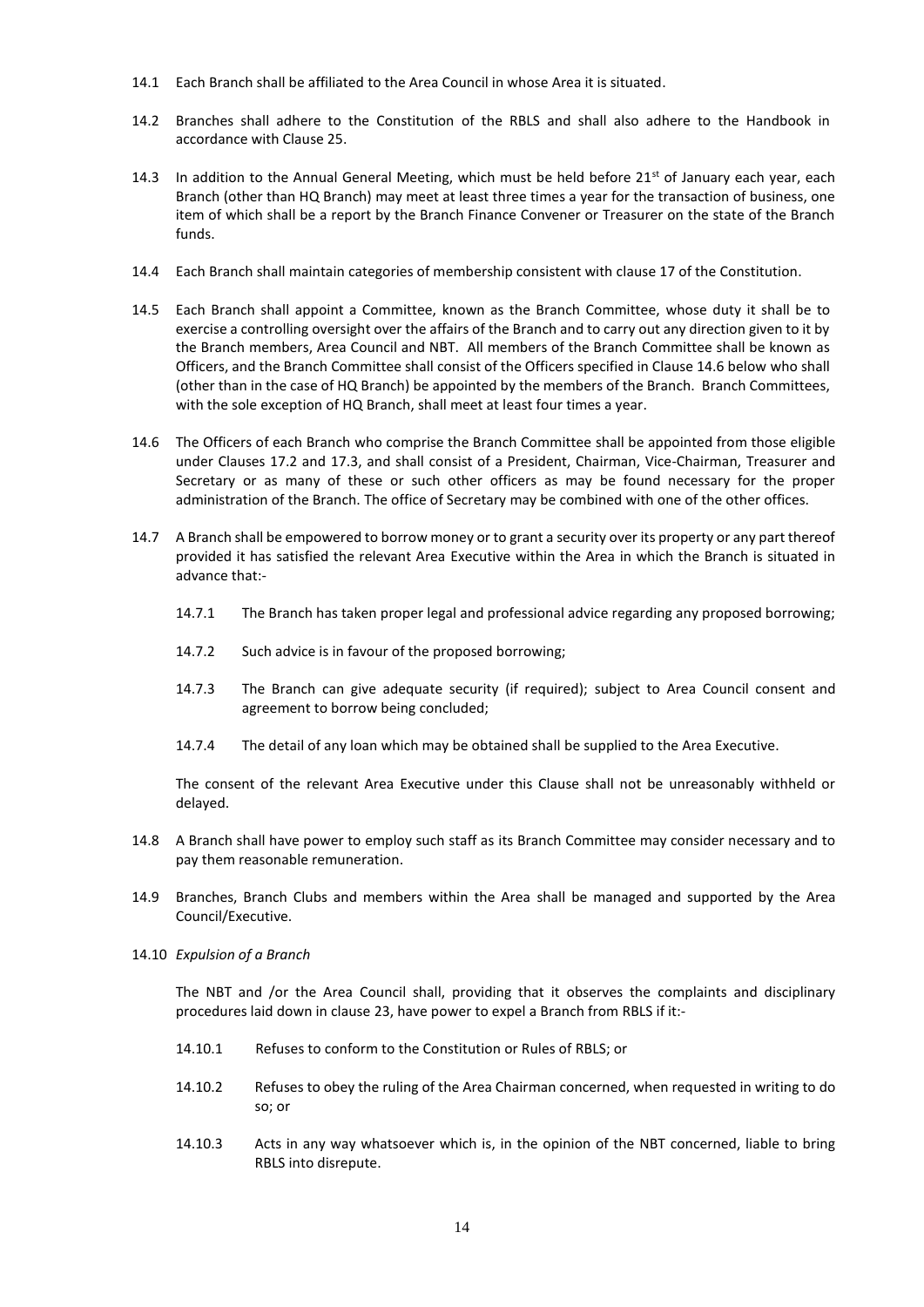- 14.11 Where a Branch has been expelled from RBLS, the members of that Branch shall cease to be members of RBLS, unless and until they are permitted by the Area Council concerned to transfer their membership to another Branch.
- 14.12 The Area Council shall be supplied with one copy of the Annual accounts and report for each Branch within the geographical area covered by the relevant Area Executive. If the Area Executive reasonably believe that a Branch is acting in a manner that is materially or persistently inconsistent with Clauses 4 and 5 the Area Executive may, subject to the approval of the NBT, propose a resolution to dissolve the Branch (of which at least 4 weeks' notice to all members shall have been given) to be considered by the members of the relevant Branch and which must be passed by a two-thirds majority of its members present, entitled to vote and voting at a meeting of the Branch members. A Branch dissolution resolution will be subject to the consent of OSCR under section 16 of the 2005 Act.
- 14.13 A Branch wishing to dissolve, amalgamate, merge or dispose of heritable property must obtain the consent of the Area Executive who shall gain authorisation from the NBT through the CEO. A Branch may dissolve, amalgamate or merge by a resolution (of which at least four weeks' notice to all members shall have been given) passed by a majority of its members present, entitled to vote and voting at a meeting of Branch members. Any decision to dissolve, amalgamate or merge is subject to any requirement to seek consent under the 2005 Act.
- 14.14 When a Branch is expelled or dissolved, all books, trophies and other property, heritable or moveable, shall be disposed of at the discretion of the Area Council and buildings which have been the property of or held on behalf of the Branch shall, subject to the terms of any trust, be sold or utilised at the discretion of the Area Council for the benefit of RBLS, or may be sold or otherwise disposed of at the discretion of the Area Council. The NBT shall supervise the winding up of a Branch.
- 14.15 In exercising its discretion, the Area Council may invite another Branch to take over the dissolved Branch or to reform it as a Sub-Branch and should such other Branch agree so to do, the assets of the dissolved Branch shall accrue to the other Branch and the members shall become members of that Branch.
- 14.16 If, within three years after the dissolution or expulsion of a Branch, a new Branch is formed in the same locality as the Branch which has been dissolved or expelled, such remaining monies and property or such proportion thereof as the Area Council shall in its absolute discretion think fit, shall (subject to the provisions of any trusts affecting the same) be put at the disposal of such a new Branch, and otherwise shall become part of the Funds of the Area and shall be made over to the Area Treasurer.
- 14.17 Sub-Branches shall not be independently registered charities but shall be entitled to have and use a name and Branch Standard separate from that of the Branch under which they are governed. Sub-Branches shall form part of the relevant Branch for all purposes, and all decisions as to Branch matters shall apply equally to the Sub-Branch except and to the extent that the Branch specifies otherwise. Members of a Sub-Branch shall be treated as Members of the Branch of which their Sub-Branch forms part, and shall be entitled to vote as such.
- 14.18 HQ Branch, being a Branch without a specific geographical remit for its Members, shall have a Branch Committee consisting of the Officers specified in Clause 14.6 above who shall be appointed by the NBT. HQ Branch Committee shall meet as often as is necessary or expedient for the dispatch of business and shall call Branch meetings as and when required.

#### **15. INTERNATIONAL BRANCHES**

- 15.1 RBLS may establish international branches, which shall be referred to as International Branches but shall be constituted as Sub-Branches of HQ Branch.
- 15.2 Notwithstanding the terms of Clause 14.17, decisions as to HQ Branch matters shall not apply to the International Branches, except and to the extent that HQ Branch specifically states otherwise. International Branches shall be permitted to establish management committees consisting of such officers as they see fit, and such management committees shall be entitled, subject to any oversight which HQ Branch may wish to exercise (which oversight shall only be exercised where it is reasonable and necessary to do so), to take decisions relating to any International Branch. Members of an International Branch shall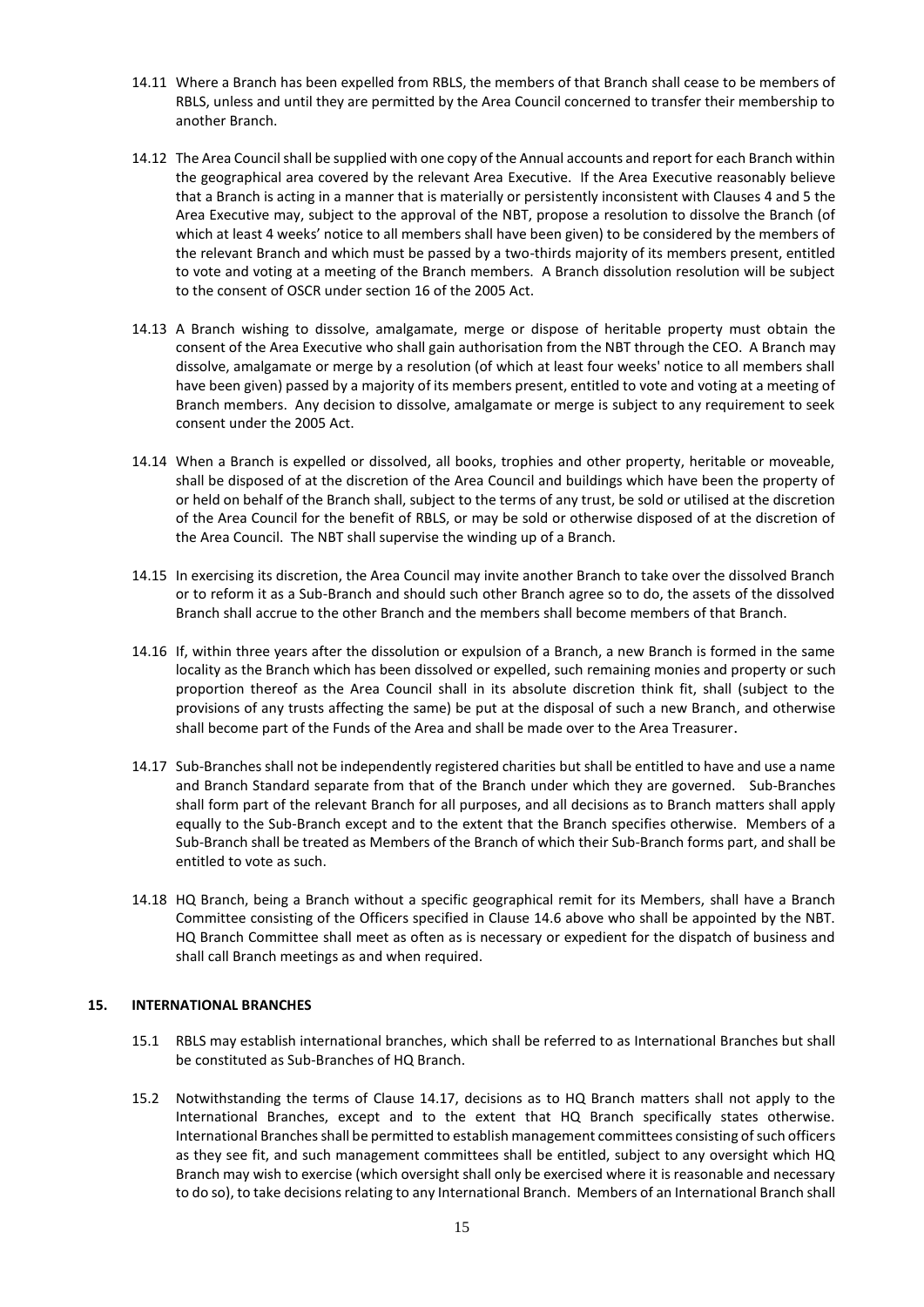be entitled to vote on matters concerning their International Branch, but shall not be entitled to vote on any matters relating solely to HQ Branch and not affecting their International Branch, or on such other matters as the Chairman may direct are exclusively HQ Branch matters.

- 15.3 International Branches shall:-
	- 15.3.1 adhere to the Constitution of the RBLS and shall also adhere to the Handbook in accordance with Clause 25;
	- 15.3.2 in any dealings with RBLS, submit always to the exclusive jurisdiction of the Scottish courts; and
	- 15.3.3 be governed in accordance with such constitutional requirements as may be prescribed by HQ Branch.
- 15.4 For the purpose of Clause 24.2, International Branches shall be entitled to be represented at any Conference as if each International Branch was constituted as a separate Branch.
- 15.5 HQ Branch shall be empowered to dissolve any International Branch where there are good and proper reasons for so doing.

#### **16. BRANCH CLUBS**

A Branch Club shall be constituted separately from the Branch to which it may be affiliated or of which it may be a subsidiary.

#### 16.1 *Approval*

Subject to the approval of its Area Council and the NBT, and provided the conditions of membership comply with the provisions of this Clause, a Branch shall have power to form a Branch Club (premises registered in accordance with the Licensing (Scotland) Act in force at the time) to be run as a separate organisation and for which neither RBLS nor the NBT nor any Area Councilshall have any liability. A Branch Club shall incorporate the title of Royal British Legion Scotland and/or any other trading name in use at the time. The Name can only be used by a Branch Club with the express written authority of the NBT.

#### 16.2 *Conditions*

Before giving its approval (which shall be in writing) to the formation of a Branch Club, the Area Council shall satisfy itself that the Branch has taken legal and financial advice, that advice is favourable to the establishment of a Branch Club and that the Branch is and the members of the Branch are capable of running a Branch Club. Approval shall be subject to the Branch remaining responsible to the Area Council for the Branch Club and its actions and to the Branch Club being run in accordance with such Rules relating to Branch Clubs as the NBT may lay down.

- 16.3 All Members of a Branch that has a Branch Club are automatically Members of the Branch Club, subject to paying a separate subscription to the Branch Club. Branch Clubs may also assume as Branch Club Members such members of other Branches, which do not have a Branch Club, and are within the same Area. Members so assumed shall pay the same amount of subscription as applies to the Members of the Branch which has its own Branch Club. They shall receive a locally produced receipt for their subscription to the Branch Club.
- 16.4 A Branch Club shall be administered by a Committee elected by the Branch Club Members. The members of the Branch Club Committee may also be members of the Branch Committee, and the Chairman of a Branch may also be Chairman of its Branch Club. All Branch Club Members shall be eligible to hold office on a Branch Club Committee, other than Members of other Branches who are assumed as Branch Club Members under Clause 16.3 but whose Branches do not have their own Branch Club, or Branch Club Members who are only affiliate Members of the Branch to which the Branch Club is affiliated.

#### 16.5 *Visits*

The NBT or an Area Executive may authorise one or more of its members to visit any Branch Club at any time or to attend any meeting of a Branch Club.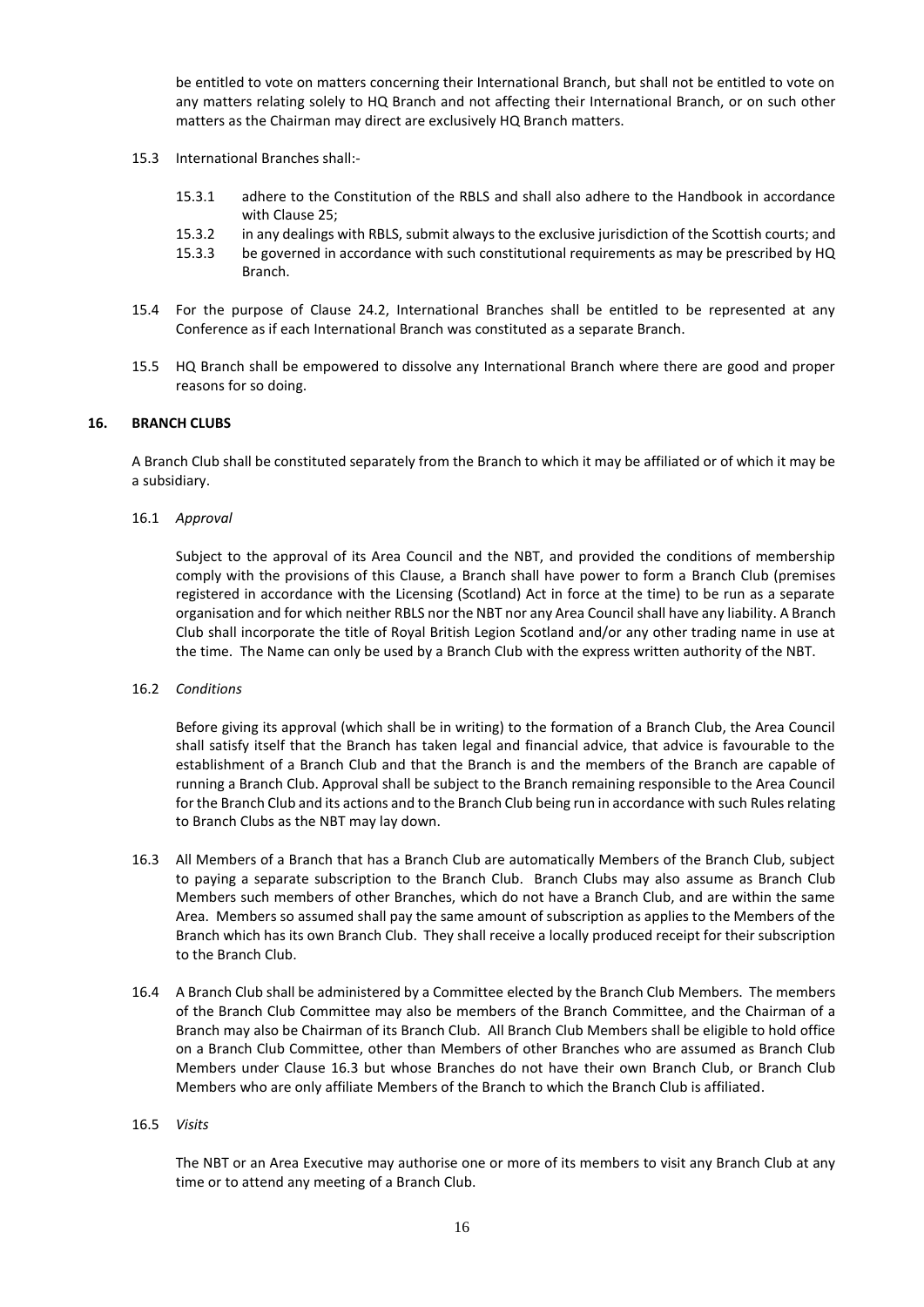#### 16.6 *Compliance with Legion instructions*

Failure by a Branch Club to observe any instructions of the NBT or any instructions of the Area Council concerned shall be deemed to be failure on the part of the Branch with which the Branch Club is associated to comply with the Rules of RBLS.

#### **17. MEMBERSHIP CATEGORIES**

<span id="page-16-0"></span>17.1 The existing Members of RBLS and such other persons as qualify for Membership in terms hereof and are admitted as Members of RBLS by a Branch Committee shall be the Members of RBLS. The minimum number of Members shall never be less than two.

#### *Ordinary Members*

- 17.1.1 Any ex-Service man or woman who has served honourably for a period of not less than six consecutive months and who supports the aims and objects of RBLS shall be eligible for Ordinary Membership of RBLS.
- 17.1.2 Serving members of the Armed Forces who have served a period of not less than six consecutive months and who support the aims and objects of RBLS shall be eligible for Ordinary Membership of RBLS.
- 17.1.3 Others who are eligible for Ordinary Membership shall be those who support the aims and objects of RBLS and who fall within one of the following categories:-
	- 17.1.3.1 Ex-members of the Home Guard, members of the Royal Observer Corps and members of HM Coastguard who have served honourably for a period of not less than six consecutive months.
	- 17.1.3.2 Men and women who have served honourably for a period of not less than six consecutive months and who have served afloat in the Merchant Navy.
	- 17.1.3.3 War Widows who are members of the War Widows Association.
	- 17.1.3.4 Women who have served honourably for a period of not less than six consecutive months in either the Women's Land Army or the Women's Timber Corps.
	- 17.1.3.5 Bevin Boys who were prevented from joining the Armed Services because of their industrial employment in the mines between 1939 and 1945.
	- 17.1.3.6 Men and women, over the age of 18, who have served honourably for a period of not less than one year and/or may still be serving as adult cadet instructors. They shall have attended at least one period, minimum 14 days, of continuous training at an Annual Camp.
	- 17.1.3.7 Persons who have served honourably in the Armed Forces of an Allied Nation for a minimum of seven days during hostilities.
	- 17.1.3.8 Police, fire, ambulance and lifeboat personnel who are serving or who have served the wider community for a period of at least one year.

#### *Life Members*

- 17.1.4 Life Members of RBLS shall be those Ordinary Members who have been awarded a National Certificate for Meritorious Service. The NBT shall draw up Rules for the awarding of National Certificates for Meritorious Service and shall make these known to Area Councils and **Branches**
- 17.2 Any Ordinary or Life Member shall be entitled to vote at meetings of the Branch of which he/she is a member (whether as a primary or an affiliate member), and to hold any office of or be a member of the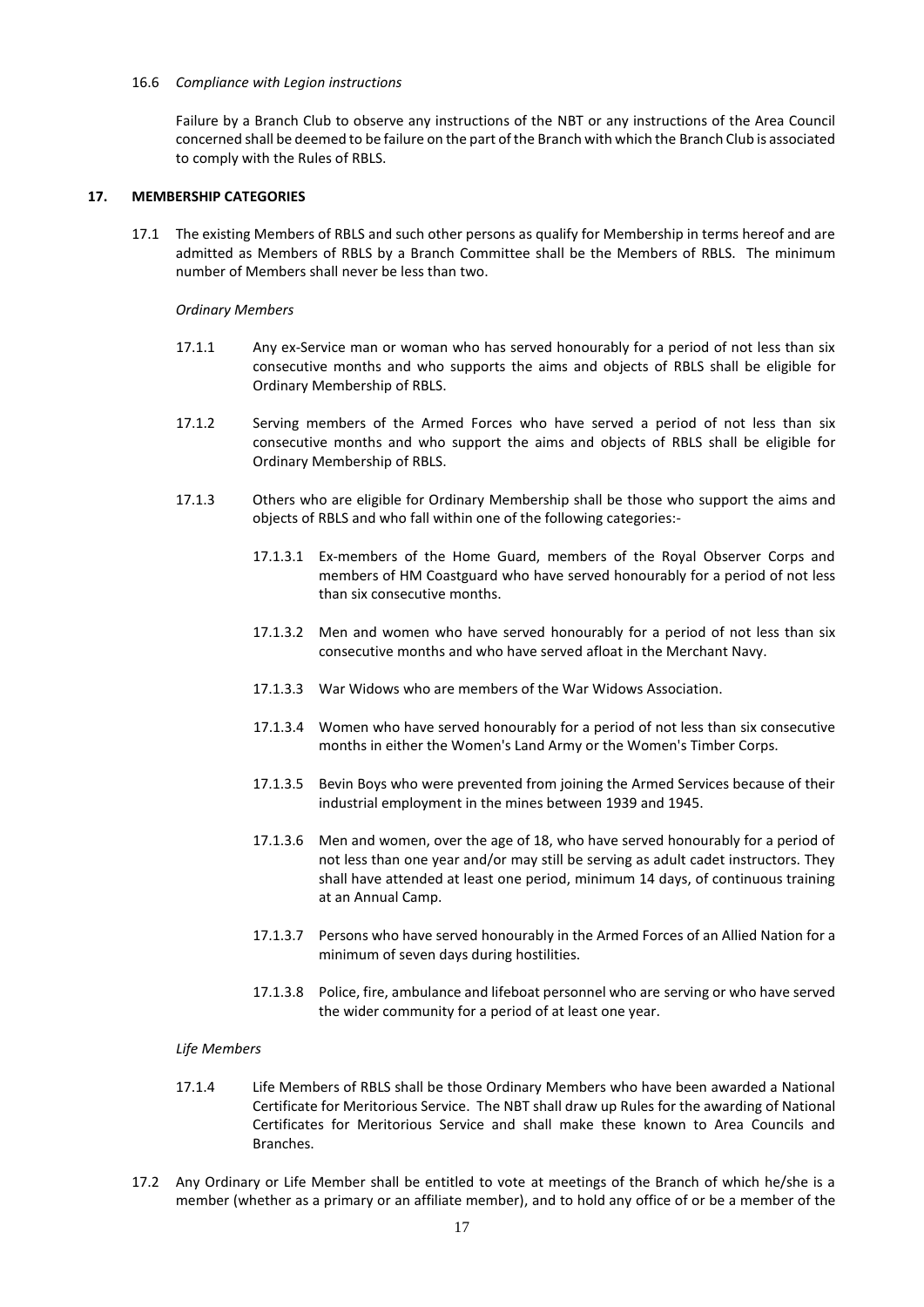NBT, the Area Executive, a Branch Committee, a Branch Club Committee (subject to Clause 16.4), or any committee of RBLS or of an Area Council or Branch.

#### 17.3 *Family and Associate Members*

- 17.3.1 The wife, husband, partner, child or grandchild of an Ordinary Member who supports the aims and objects of RBLS shall be eligible for Family Membership of RBLS. Such membership shall continue after the death of the Ordinary Member but shall end if the Ordinary Member is expelled or gives up membership.
- 17.3.2 Any man or woman who has not served at any time with any Branch of the Naval, Military and Air Forces of the Crown but who supports the aims and objects of RBLS shall be eligible for Associate Membership of RBLS.
- 17.3.3. Family and Associate Members may attend meetings of the Branch and may vote on matters pertaining to that Branch only, but have no vote on matters concerning the Constitution of RBLS. They may hold office (other than the offices of President, Chairman, or Vice Chairman, which offices are reserved to Ordinary Members) of a Branch Committee. They may be elected to a Branch Club Committee and to any office thereof in accordance with Clause 16.4.

#### 17.4 *Affiliate Members*

17.4.1 Affiliate Members of RBLS shall be those members who wish to be affiliated to other Branches of RBLS in addition to the primary Branch through which they have become a Member of RBLS. They shall pay the annual subscription applicable to the affiliate Branch but shall not pay the annual capitation fee to any Branch other than their primary Branch. Branches with Affiliate Members shall issue local receipts for the Branch element of the subscription and ensure that such members are not included in the annual return of membership numbers. Affiliate Members are entitled to vote in each Branch of which they are either a primary or an Affiliate Member in accordance with Clause 17.2 of the Constitution. They cannot hold office in the Branch to which their affiliate membership applies, but they may be elected to the Branch Club Committee to which their affiliate membership applies in accordance with Clause 16.4.

#### 17.5 *Register of Members*

- 17.5.1 The NBT Trustees must keep a Register of Members and must update the Register within 28 days of receiving notification of any change.
- 17.5.2 The Register of Members must at all times contain for each current Member:-
	- (i) his name;
	- (ii) his address;
	- (iii) the date he was appointed as a Member; and
	- (iv) in the case of a Member who is not a natural person:-
		- (a) any other name by which it is known;
		- (b) the name of the individual who is its principal contact;
		- (c) any charity number assigned to it; and
		- (d) any company number assigned to it.
- 17.5.3 The Register of Members must, for six years from the date that Membership terminates, contain for each former Member:-
	- (i) his name; and
	- (ii) the date on which he ceased to be a Member.
- 17.5.4 A copy of the Register of Members must be provided within 28 days to any Member or NBT Trustee who reasonably requests a copy.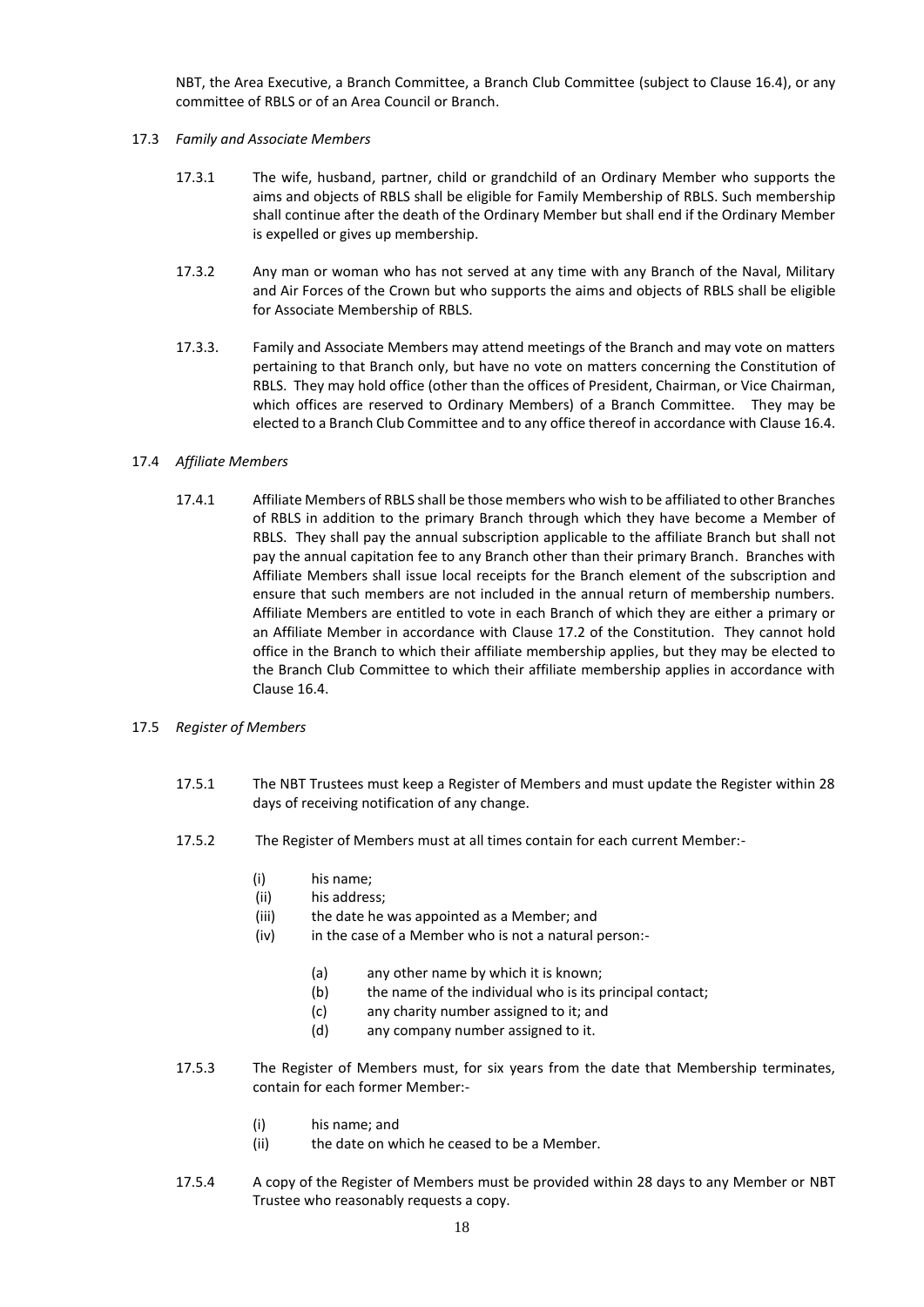Where a Member who is not also an NBT Trustee of the SCIO requests a copy of the Register of Members, the address of any Members may be removed from the copy that is provided.

- 17.5.5 No other person has any right to view or receive a copy of the Register of Members except as conferred by statute or ordered by a court of competent jurisdiction.
- 17.5.6 The NBT Trustees must, on request by any Member, send an up-to-date copy of the Constitution to that Member together with a copy of any resolution or agreement affecting the SCIO's Constitution which is for the time being in force.
- 17.5.7 Members of the public shall be entitled to request and receive a copy of the Constitution of the SCIO where it is reasonably requested in accordance with section 23 of the 2005 Act.

#### **18. Transfer of Membership**

18.1 Membership of the SCIO shall not be transferable and will cease:-

- (i) on the Member's death, or, if the Member is not an individual, upon the Member ceasing to exist on dissolution, receivership, liquidation or on the appointment of an administrator (save for the purposes of reconstruction or reorganisation);
- (ii) if the Member resigns by giving at least seven **clear days**' notice in writing to the COE/National Chairman at HQ Branch; or
- (iii) if the Member is removed from Membership under Clause 23.5.4.

Any member moving from a town or district to another and wishing to transfer membership from one Branch to another shall put the request to the Secretary of the original Branch. Subject to acceptance by the receiving Branch the transfer will be effected by the Secretary of the original Branch, without any additional payment by the Member for the current year.

#### **19. Regimental Associations**

A Regimental Association may apply to become affiliated to RBLS, or to a specific Branch of RBLS. Applications are to be made to the Head Office, and the NBT, when the application is approved, shall ask for payment of an annual fee that is subject to amendment from time to time by the NBT. Members of an affiliated Regimental Association shall not be eligible for election to the NBT, Area Councils or the Committees of Branches. They shall be eligible for, in common with all ex-Service men and women, the benefits of assistance and advice on pensions and other matters.

#### **20. SECTIONS**

#### 20.1 *Women's Section*

There is a Women's Section of the Royal British Legion Scotland, which is bound by the RBLS constitution and subject to all other conditions approved by the NBT.

#### 20.2 *Youth Section*

There is a Youth Section of the Royal British Legion Scotland for young people aged between 12 and 17 years of age. Members of the Youth Section shall be known as Junior Members. Junior Members shall be bound by the RBLS Constitution and subject to all other conditions approved by the NBT but shall have no vote on matters concerning the Constitution of RBLS.

#### **21. MEMBERSHIP FEES**

21.1 *Annual Membership*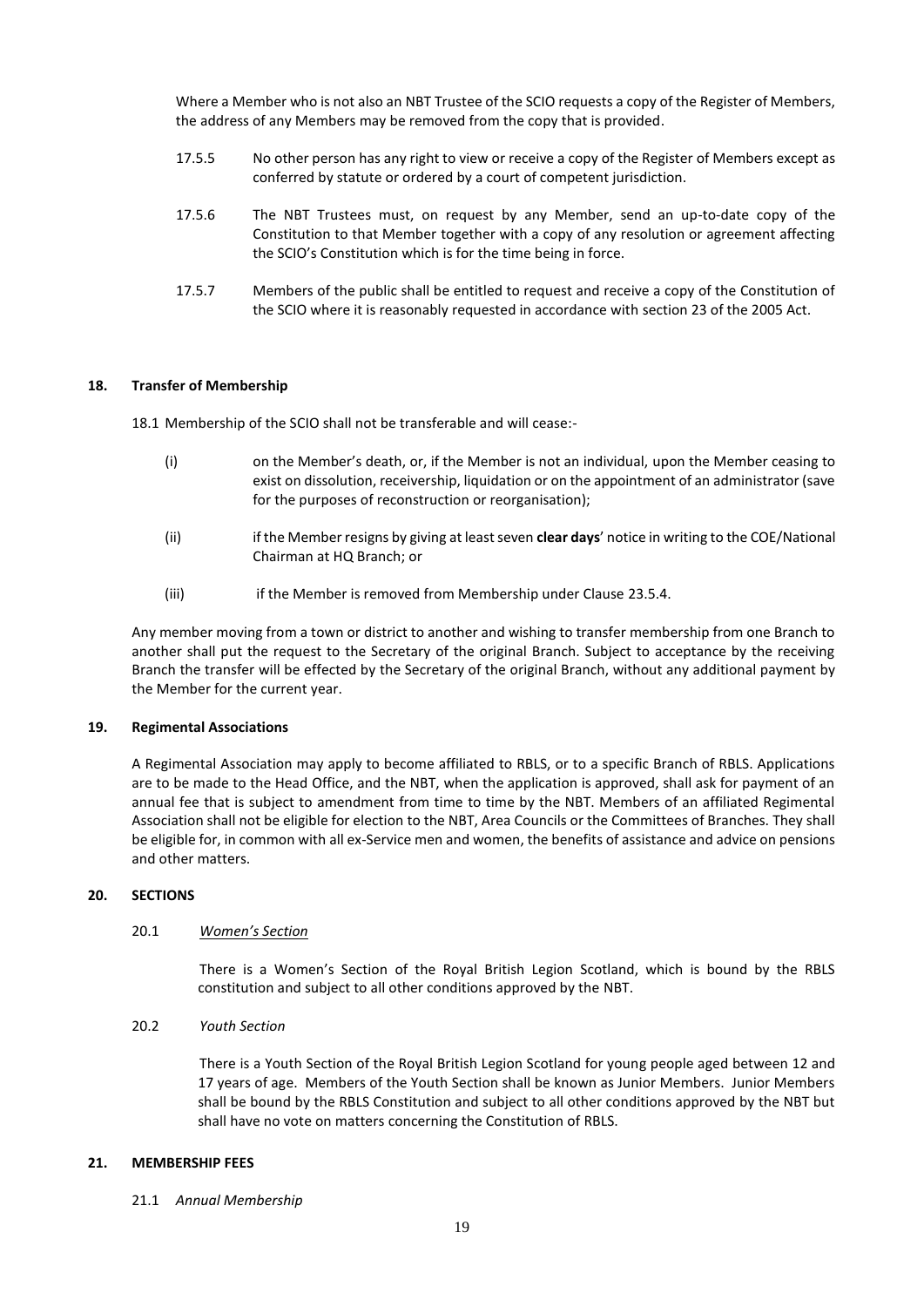All Members shall pay such annual membership as shall be determined in accordance with this clause, which shall entitle him/her to full use of all privileges of the Branch to which he/she belongs. It shall not entitle him/her to any privileges or advantages pertaining to any Branch Club organised by, or in connection with, the Branch for which privileges or advantages a further subscription may require to be paid to the Branch Club. The annual membership subscription payable by Members to their Branches may be set by Conference and in the absence of any such determination by Conference, it shall be for each Branch to set its own level of subscription, All subscriptions are due on the 1st of November each year and are paid in advance for the ensuing year. No special allowance is made for applicants joining during the year.

#### 21.2 *Annual Fee*

An annual Fee shall be payable by Branches to RBLS in respect of each member of a branch. The only exception to this requirement is life members who are exempt. The Annual Conference shall decide each year the amount of the Capitation Fee payable by Branches in respect of each member. The NBT shall recommend the level of the Capitation Fee to the Annual Conference each year and the Annual Conference may increase but shall not reduce the amount of an existing Capitation Fee.

#### 21.3 Method of Payment

The Capitation Fee shall be paid to RBLS not later than 28 days after the Branch has received the receipt forms referred to in Clause 21.4. One third of every fee received by RBLS during each quarter shall, within one month after expiry of the Quarter, be remitted to the Area Council concerned. Such funds shall be allocated to the general expenses of the Area and shall not be used for any other purpose. All unused Capitation Fee Receipts must be returned to RBLS by 31 October each year. After this date no credit will be given.

#### 21.4 *Receipt of Official Form*

All subscriptions shall be acknowledged by means of a receipt signed by the Branch Treasurer. These receipts shall be given only on forms issued by the NBT.

#### **22. REMUNERATION FOR SERVICES (INCLUDING ANY BENEFIT IN KIND)**

- 22.1 Area Councils or Branches may propose remuneration for holders of office on, respectively, the Area Executive or the Branch Committee. Such proposal must be made annually at the Area Council or Branch Annual General Meeting (as applicable) and remuneration may only be paid if it has been so authorised. Approval is subject to an annual re-confirmation process and may be amended. The amount of remuneration is not to exceed £1,000 per annum per post; members who hold more than one post may be awarded £1000 per post for up to a maximum of two posts. Remuneration under this Clause does not include out of pocket expenses which should be claimed separately.
- 22.2 Members of Area/Branches may propose remuneration in excess of £1000 per annum, subject to approval by the NBT.
- 22.3 In all circumstances when remuneration is paid at any level, there must be a written agreement between the Area Council or Branch Committee in question and the office holder who is to receive remuneration, and such written agreement must show the following:
	- 22.3.1 the maximum amount of the payment (which is to be paid monthly/annually in arrears),
	- 22.3.2 that the Area Council or Branch Committee (as the case may be) considers that the maximum amount of the payment is reasonable in the circumstances,
	- 22.3.3 that the Area Council or Branch Committee (as the case may be) considers that it is in the interests of the Area Council or Branch for the services to be provided by the office holder for that maximum amount,
	- 22.3.4 that it is the responsibility of the post holder to inform HMRC of remuneration payments.

A clear minute must be made of the amount approved at Area Council or Branch Annual General Meeting. The number of office holders who receive remuneration in terms of this Clause must not breach section 67(3)(c) of the 2005 Act.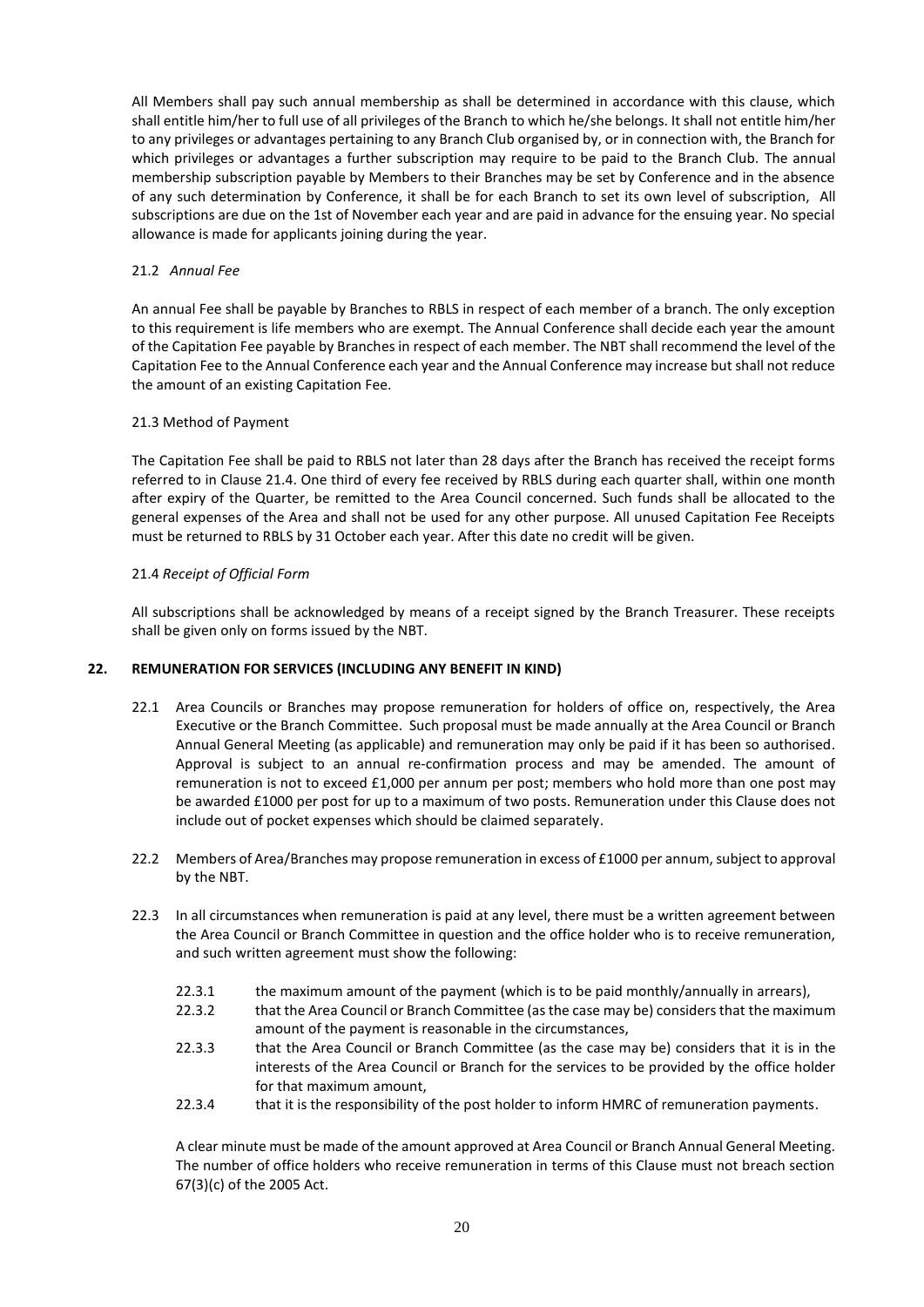22.4 Trustees on the NBT may receive remuneration where it is paid in accordance with Clause 6.3.1.

#### **23. COMPLAINTS AND DISCIPLINARY**

- 23.1 All members and entities of RBLS are subject to the complaints and disciplinary procedures outlined below. The provisions of this Clause shall take precedence over any by-laws or other governance procedures of Branch Clubs, Branches or Area Councils.
	- 23.1.1 *Complaints and Investigation – Non-Trustees*

All complaints against Branch Clubs, Branch Members, Area Council Members, and Head Office employees other than the CEO are to be referred to and investigated as follows:

Complaints and disciplinary procedures against:

- 23.1.1.1 Branch Clubs or Branch Members are dealt with by the Branch Committee.
- 23.1.1.2 Area Council members are dealt with by Area Executive.
- 23.1.1.3 Head Office employees (other than the CEO) are dealt with by the CEO in accordance with the RBLS employee handbook and in line with employment law.
- 23.1.2 *Complaints and Investigation – Trustees or organisations.*

Complaints and disciplinary procedures against individual officers on the Branch Committees, Area Executive or the NBT, or complaints against Branches or Area Councils or Head Office procedures will be referred to and investigated as follows:

Complaints and disciplinary procedures against:

- 23.1.2.1 Branch Committee officers and Branches will be investigated by the relevant Area Council,
- 23.1.2.2 Area Executive officers and Area Councils and Head Office procedures will be investigated by the CEO/NBT,
- 23.1.2.3 NBT/CEO will be investigated by a Committee established by the NBT under the Rules, and the CEO shall be dealt with in accordance with the RBLS employee handbook and in line with employment law.
- 23.1.3 In each case, the group or individual authorised to investigate the matter shall convene a disciplinary panel drawn (so far as possible and applicable) from the group authorised to decide the matter. The composition and method of convening such panels shall be laid down in Rules in the Handbook.

#### 23.2 *Disciplinary Action*

Following any investigation, if a decision is reached that entails disciplinary action being taken against an individual or individuals then the following procedure is to be adopted:

- 23.2.1 The individual is to be given a minimum of fourteen days' notice to attend a disciplinary hearing.
- 23.2.2 The individual is to be provided with copies of all documentation (i.e. witness statements etc) that will be used during the disciplinary hearing.
- 23.2.3 The individual is entitled to be heard on all allegations.
- 23.2.4 The individual has a right to be accompanied by a friend or colleague who is a member of RBLS.

23.2.5 The individual has the right to appeal any decision.

- 23.3 The disciplinary panel will be entitled, but not obliged, to draw such inference from any member's refusal to attend any meeting or to otherwise cooperate with the investigatory and/or disciplinary processes as shall seem reasonable to the committee in all the circumstances.
- 23.4 The NBT may authorise the temporary suspension of membership of an individual under investigation if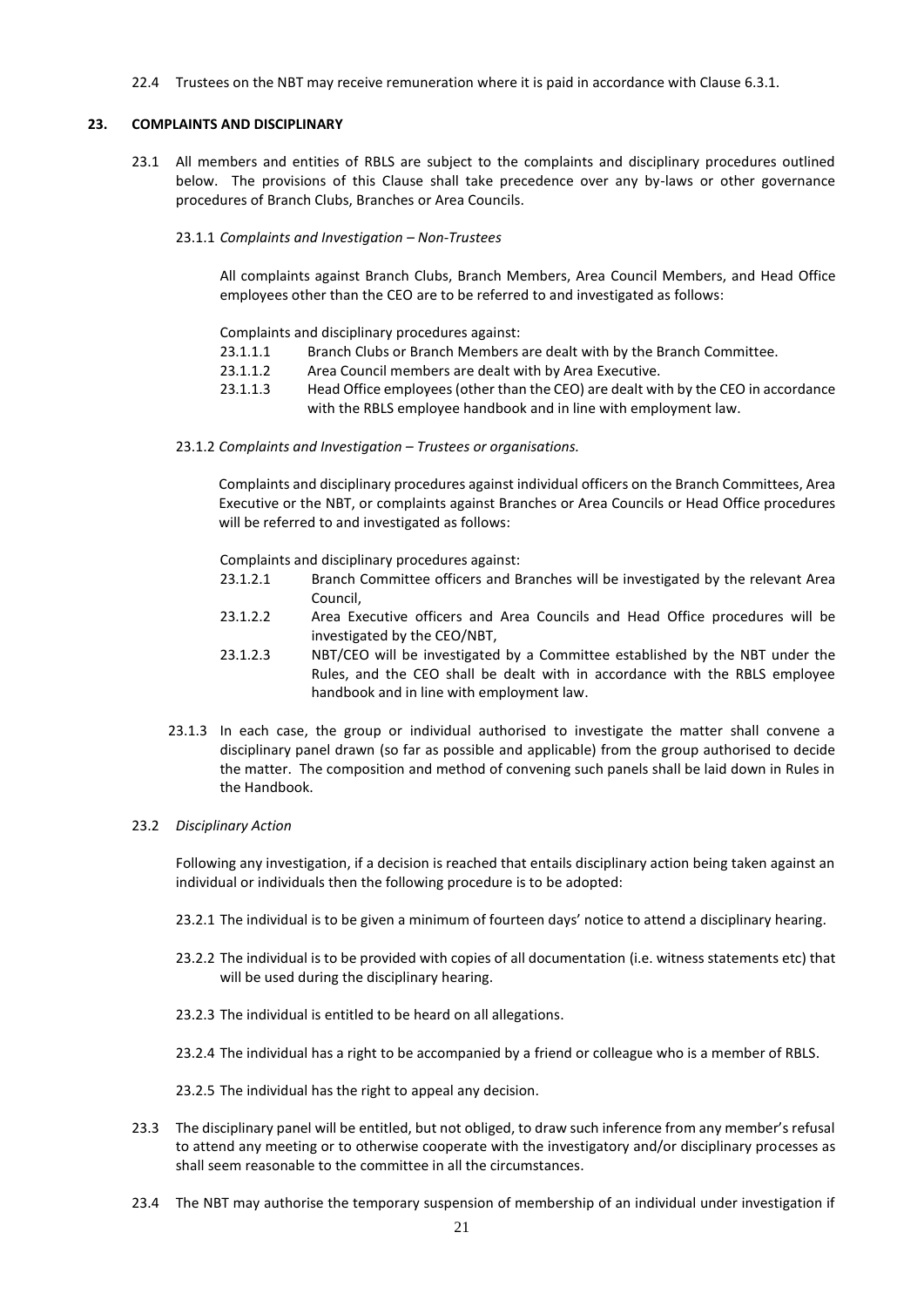it is felt that continued membership may impede the investigation.

#### 23.5 *Available Sanctions.*

The sanctions available in the case of employees shall be those available under employment law and in accordance with the relevant contract of employment. Where a complaint has been made about Head Office procedures and is upheld or partially upheld, the remedy shall be that the CEO shall take such steps as are appropriate to remedy the procedures. The only sanctions available at all levels of RBLS (be that the NBT, Area Councils, Branches, or Branch Clubs) are as follows:

- 23.5.1 Reprimand.
- 23.5.2 Suspension not to exceed a period of two years.
- 23.5.3 Excluded from holding office or any other position of authority on an executive committee or committees (level of sanction to be stipulated by hearing panel).
- 23.5.4 Expulsion from RBLS. Any member expelled shall not be eligible to re-apply for membership of any Branch of RBLS notwithstanding that it be afterwards discovered that there was some defect in the information used during the disciplinary procedure, unless the defect is, in the opinion of the NBT, of sufficient magnitude to cast serious doubt upon the outcome of the disciplinary procedure.
- 23.6 In the event that the sanction imposed is expulsion or suspension from a Branch, the sanction shall be regarded as suspension of a member from all rights and benefits of membership of RBLS and of any Branch Club until the period for lodging an appeal has elapsed without any notice of appeal being given, or, in the event that an appeal is lodged, pending the result of the appeal.

#### 23.7 *Right of Appeal*

All members subject to disciplinary action have a right of appeal as stated in this clause provided that such appeal, including the grounds thereof, is lodged in writing with the relevant body in accordance with the Handbook within 14 days of intimation of such decision. The member shall be given an opportunity of stating the grounds of his/her appeal, either in person or through or with a friend, or by written statement. A failure to attend the appeal hearing in person or through or with a friend or send a written statement or otherwise to cooperate with the appeal process may result in the appeal being rejected.

- 23.7.1 Branch members (excluding officers on the Branch Committee) or Branch Clubs have the right of appeal to the Area Executive.
- 23.7.2 Branch Committee officers, Branches and Area members (excluding officers on the Area Executive) have the right of appeal to the NBT.
- 23.7.3 Officers on an Area Executive and Area Councils have the right of appeal to an appeal panel convened by the NBT.
- 23.7.4 NBT Trustees have a right of appeal to an appeal panel convened by the National President and the National Chairman.

In each case, the group or individual authorised to investigate the matter shall convene an appeal panel drawn (so far as possible and applicable) from the group authorised to decide the matter. The composition and method of convening such panels shall be laid down in Rules in the Handbook.

#### 23.8 *Review of Sanctions*

Where a case is heard on an appeal the appeal panel may increase, reduce or quash the sanctions imposed on the appellant. Should sanctions of expulsion be reduced to suspension, the suspension may be for a period not in excess of two years, and the period of suspension shall take into account any period of suspension already served under Clause 23.6.

23.9 *Notification of Result*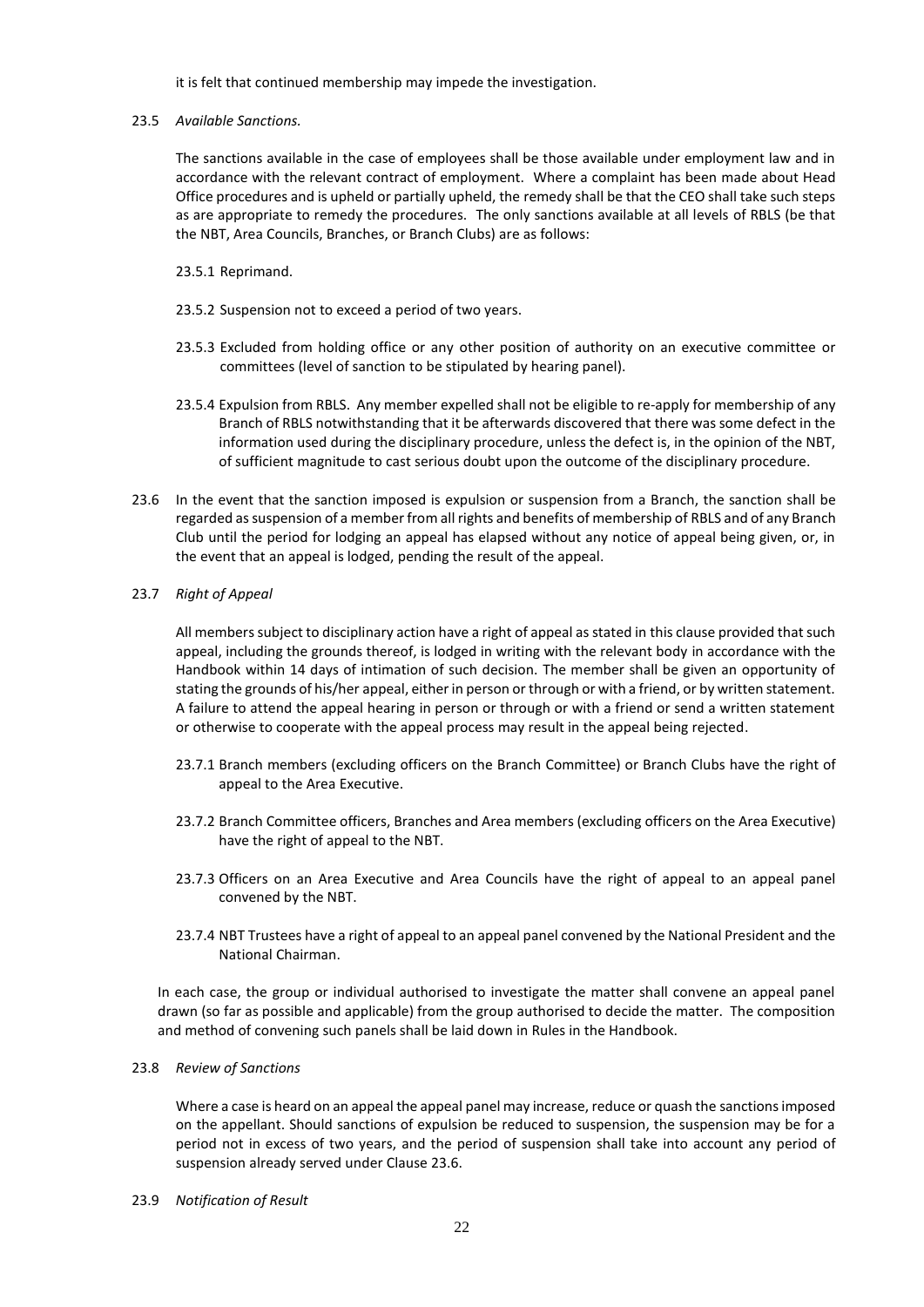The decision of the appeal panel will be notified to the appellant within 14 days of the appeal hearing taking place.

#### 23.10 *Further Intervention*

Save as otherwise specified in terms of this Clause, the decision of an appeal panel is final and no further right of appeal exists. Notwithstanding the outcome of an appeal panel, the NBT (and the NBT alone) may, at its sole discretion, where it considers it appropriate to do so, refer the outcome of an appeal panel which was dealt with under Clause 23.7.1 for further consideration. Any such further consideration shall be dealt with by way of an appeal under Clause 23.7.2.

#### **24. CONFERENCES**

- 24.1 Each Area Council shall be entitled to not more than two Representatives at any Conference of RBLS. Area Representatives may speak at Conferences in that capacity but shall not be entitled to vote on any matter which comes before Conference.
- 24.2 Branches shall be entitled to be represented at any Conference on the basis of one Representative for every 100 Ordinary Members or part thereof - for example a Branch with 135 Ordinary Members will be entitled to have two Representatives at any Conference - but with a maximum of four Representatives.
- 24.3 A Representative attending any Conference to represent an Area Council or Branch must be an Ordinary or Life Member of (as appropriate) a Branch or of a Branch affiliated to the relevant Area Council which he or she represents.
- 24.4 For the purpose of any Conference, Branch membership shall be deemed to be the total number of Ordinary Members of the Branch as determined at 31 October of the immediately preceding year.
- 24.5 Branch Representatives shall be entitled to speak at a Conference and shall have one vote on every matter which comes before Conference.
- 24.6 NBT Trustees may attend and speak at Conferences in their capacity as NBT Trustees but shall not be entitled to vote on any matter which comes before Conference.
- 24.7 The Chairman of a Conference may, in his sole discretion, permit other persons who are not:-
	- 24.7.1 Representatives; or
	- 24.7.2 otherwise entitled to exercise the rights of Representatives in relation to Conferences,

to attend and speak at a Conference but such person shall not be entitled to vote on any matter which comes before Conference.

- 24.8 The quorum necessary for the transaction of any business at a Conference shall be one-third of the Branch Representatives who, being entitled to attend, have intimated their intention to attend conference to Head Office. No business other than the appointment of the Chairman is to be transacted at a Conference if the Representatives attending it do not constitute a quorum.
- 24.9 The Chairman of the Conference may adjourn a Conference at which a quorum is present if:-
	- 24.9.1 the Conference consents (by simple majority of those Representatives present, entitled to vote and voting) to an adjournment, or
	- 24.9.2 it appears to the Chairman of the Conference that an adjournment is necessary to protect the safety of any person attending the Conference or ensure that the business of the Conference is conducted in an orderly manner.
- 24.10 The Chairman of the Conference must adjourn a Conference if directed to do so by the Conference.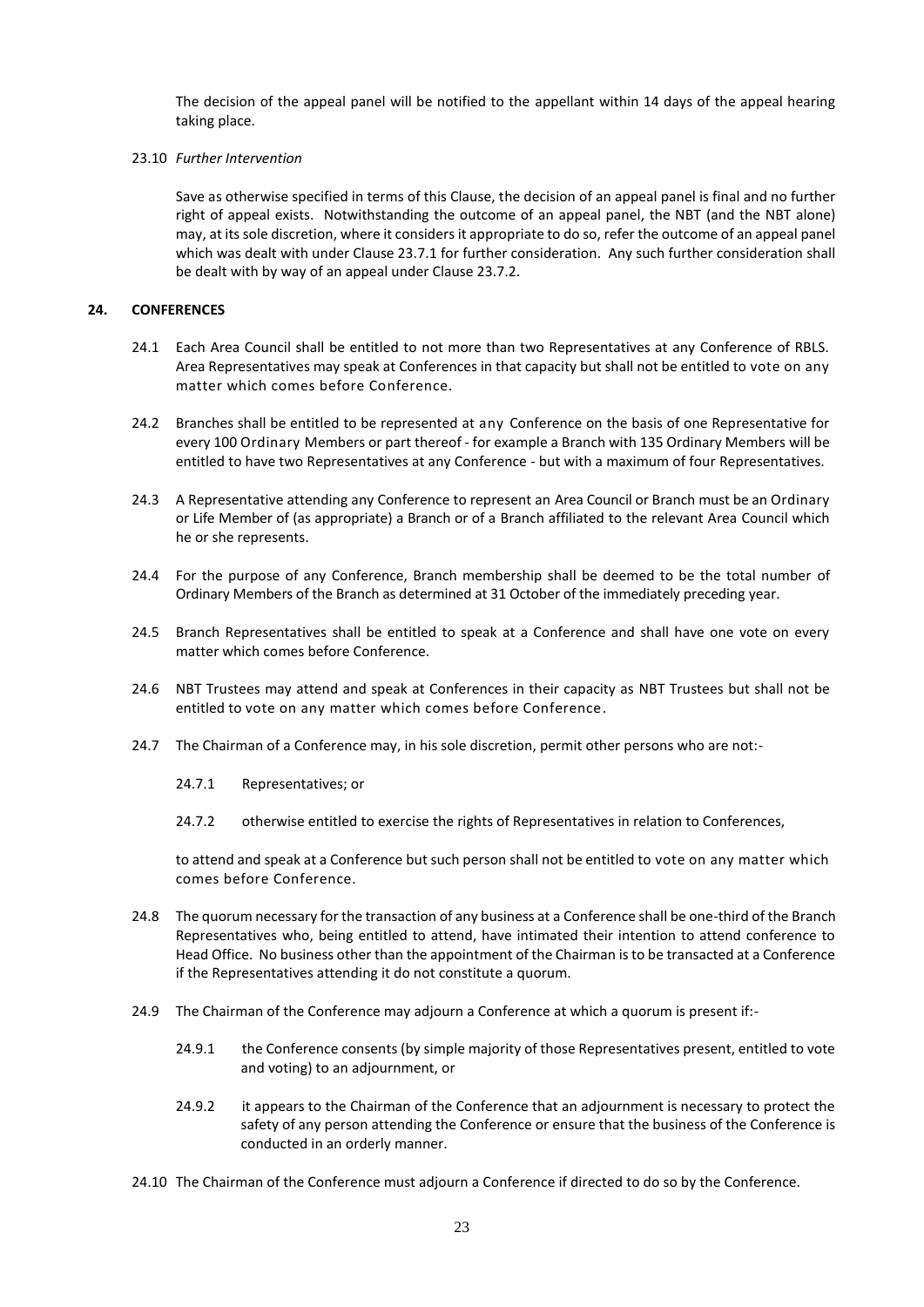- 24.11 When adjourning a Conference, the Chairman of the Conference must:-
	- 24.11.1 either specify the time and place to which it is adjourned or state that it is to continue at a time and place to be fixed by the NBT; and
	- 24.11.2 have regard to any directions as to the time and place of any adjournment which have been given by the Conference.
- 24.12 No business may be transacted at an adjourned Conference which could not properly have been transacted at the Conference if the adjournment had not taken place.
- 24.13 The Annual Conference, called by giving not less than eight and not more than twelve weeks' notice, shall be held each year on a date or dates which shall be set by the NBT. The business to be transacted at an Annual Conference shall be:-
	- 24.13.1 The election by the Branch Representatives of the Chairman, Vice-Chairman and National Treasurer. The Chairman, Vice-Chairman and National Treasurer shall each serve for a term of three years;
	- 24.13.2 The noting by the Branch Representatives of the National President appointed under Clause 9;
	- 24.13.3 The consideration of the Reports and Accounts for the previous year;
	- 24.13.4 The appointment of the auditors or independent examiners (as appropriate) of RBLS;
	- 24.13.5 Notification of the NBT Trustees elected by the Area Councils; and
	- 24.13.6 The consideration of motions proposed upon notice by Area Councils and Branches.
- 24.14 Subject to Clause 24.18 the notice calling a Conference shall state the terms of the motion or motions to be considered at the Conference.
	- 24.14.1 Proposed motions to be included in a notice shall be submitted to the NBT in writing:-
		- 24.14.1.1 by 26 February each year in the case of an Annual Conference; or
		- 24.14.1.2 accompanying a demand in terms of Clause 24.18 in the case of a Conference which is not an Annual Conference.
	- 24.14.2 Any amendment which is proposed shall be submitted to the NBT in writing not less than four weeks prior to the date fixed for the Conference.
	- 24.14.3 All amendments so submitted shall be circulated to Area Councils and Branches not less than three weeks prior to the date of the Conference.
- 24.15 All decisions of a Conference shall be made by the votes of the Branch Representatives present, entitled to vote and voting. Proxies and postal votes are inadmissible. A motion shall be passed by a simple majority of those Branch Representatives present, entitled to vote and voting. Abstentions shall not count in determining the result of a vote. In the event of an equality in voting, the Chairman shall be entitled to a casting vote. Upon all questions, the voting of Branch Representatives shall be ascertained by a show of voting cards, or by any other system authorised by the NBT unless the Chairman shall direct that a ballot be taken.
- 24.16 Subject to the prohibition upon proxy and postal vote, the NBT may make whatever arrangements it considers appropriate to enable those attending a Conference to exercise their rights to speak or vote at it.
- 24.17 A Conference, other than the Annual Conference, shall be called a Special Conference.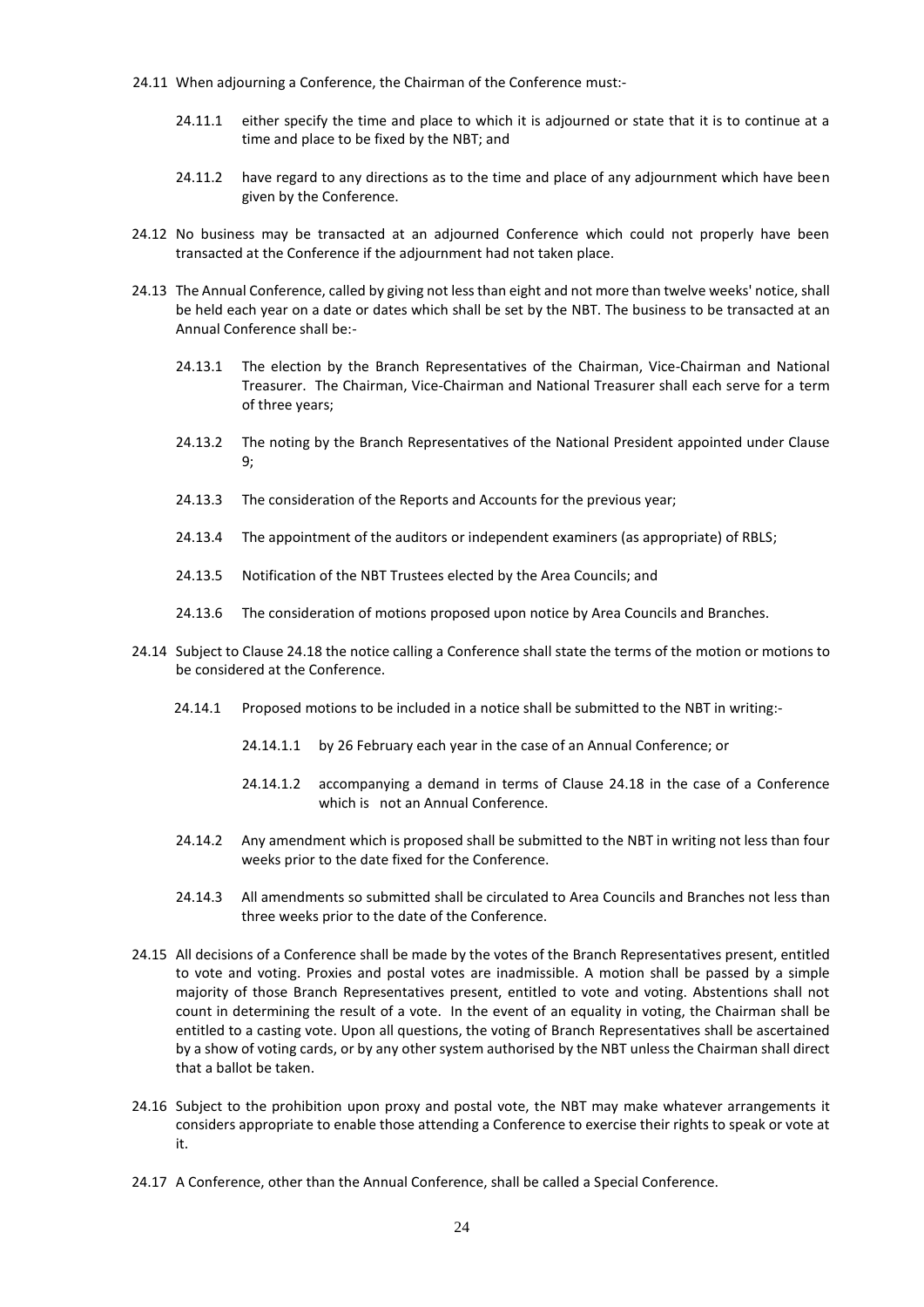24.18 One-third of the Branches may demand that a Special Conference be convened by giving notice in writing to the NBT of the business which they intend to be discussed. In such circumstances within three weeks of the receipt of such demand, the NBT shall serve notice on Area Councils and Branches giving not less than eight and not more than twelve weeks' notice calling a Special Conference.

#### **25. HANDBOOK**

25.1 There will be a handbook of RBLS which may contain Rules for the management, conduct and regulation of the affairs of its Members, the NBT, RBLS or any Area Council, Branch or Branch Club thereof ("the Handbook"). The NBT may at any time by a resolution passed by at least a simple majority of the NBT Trustees present and voting at a meeting of the NBT amend the Handbook as the NBT thinks fit, provided always that the Handbook may not be inconsistent with the terms of the constitution as amended from time to time, and in the event of any inconsistency the terms of the constitution will prevail. The Handbook as amended from time to time shall automatically apply (so far as the Rules are applicable thereto) to all Members, the NBT, RBLS and any Area Council, Branch or Branch Club thereof, save that no Rule will invalidate any prior act which would have been valid if that Rule had not been made. A copy of the Handbook as amended from time to time will be available upon request from Head Office.

#### **26. STANDING ORDERS**

The NBT may, as it sees fit, issue and amend such standing orders from time to time as it considers necessary and appropriate for the proper conduct of the business of RBLS and regulating the proceedings and conduct of Conferences and such standing orders shall be contained within the Handbook.

#### **27. ACCOUNTS**

- 27.1 All RBLS Accounts are to be prepared annually to the financial year-end which is shown in the Scottish Charity Register.
- 27.2 The Fully Accrued Accounts of RBLS shall be audited or independently examined, in accordance with the requirements of the 2005 Act and regulation 10 or 11 of the Charities Accounts (Scotland) Regulations 2006 (as amended) as appropriate. Conference shall be entitled to appoint the Auditor or Independent Examiner in accordance with Clause 24.13.4, and in the absence of any such appointment, the NBT shall be entitled to make the appointment.
- 27.3 The accounts prepared annually by Area Councils and Branches shall be Receipts and Payments Accounts, unless the threshold laid down in Regulation 9 of the Charities Accounts (Scotland) Regulations 2006 (as amended) is breached, or unless the Area Council or Branch in question elects to prepare Fully Accrued Accounts. The Receipts and Payment Accounts prepared by Area Councils and Branches shall be subject to examination by:
	- 27.3.1 Full or associate member of Association of Independent Examiners,
	- 27.3.2 Accountant/bookkeeper currently employed or retired, or
	- 27.3.3 Other people familiar with financial matters,

provided always that the examiner in question is one who is reasonably believed to have the requisite ability and practical experience to carry out a competent examination of the accounts. The Independent Examiner shall be appointed at the relevant Area Council or Branch Annual General Meeting, and in the absence of any such appointment, the Area Executive or Branch Committee (as applicable) shall be entitled to make the appointment.

- 27.4 A copy of the accounts prepared by the Area Councils and Branches, together with the Independent Examiner's Report, shall be forwarded to AECT at HQ as soon as possible following the relevant Area Council's or Branch's Annual General Meeting, but in any event no later than 1<sup>st</sup> March annually.
- 27.5 The Independent Examiner's Report, which specifies that the report is an examination carried out under Section 44(1)(c) of the 2005 Act, can be completed on request by the AECT.
- 27.6 The NBT AECT shall visit each Branch, Branch Club and Area once in every two year period to provide guidance on current accounting regulations.